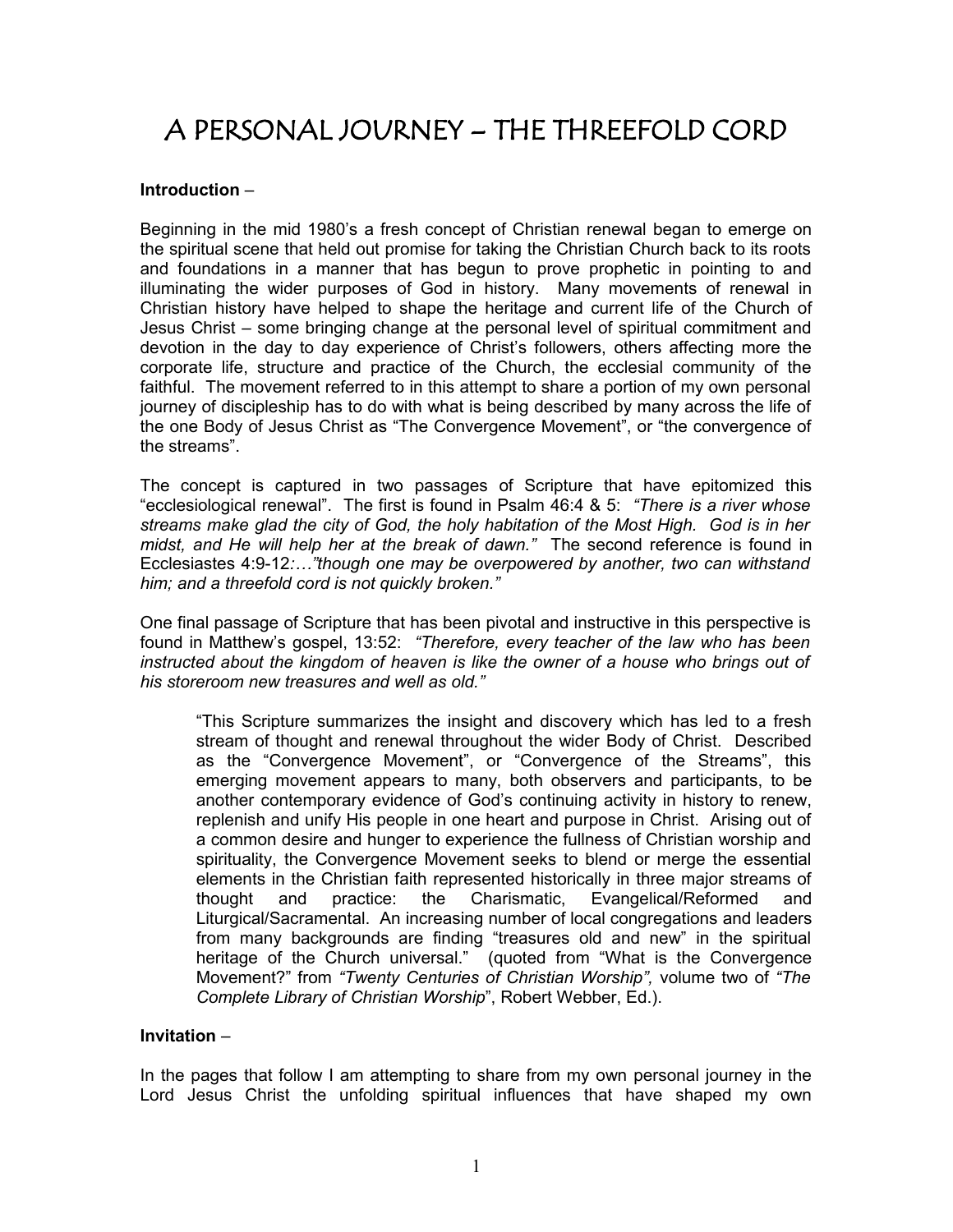discipleship as a follower of Christ and that have given rise to my vision and experience of the worship of Almighty God. It is a story, or a chapter, within the Great Story that God is authoring in every life which bears His image. It is also an invitation to you who read and ponder my own journey to open yourselves to the One Who is Great Beyond Expression, or as the early Church described Him, "The Mysterium Tremendum" – the Great Mystery of Love whom we encounter in Jesus of Nazareth as God Incarnate; an invitation to explore, discover and connect with new depths and heights in knowing Jesus Christ and His ways that you may possibly to this point have never considered, but which may hold new spiritual riches that can take you beyond the boundaries of your own story and experience thus far. The influences and experiences that have shaped my journey with Christ have been diverse from the beginning, resembling Joseph's "coat of many colors". May the Divine Artist Himself paint new colors and dimensions into your own heart and relationship with Him as you read and share in the story of my personal path of discovery. Welcome to the Journey!

-Chapter I-

### **GENESIS – In the Beginning**

The genesis of my journey into "convergence" began with my personal conversion to a living faith in Jesus Christ at the ripe and formative age of seventeen. My spiritual upbringing had included roots in the Pentecostal Holiness tradition up until the age of eight. At that point, upon the passing of my father, my family moved from Colorado to Texas to be near grandparents for emotional and familial support. My grandparents worshiped in an Assemblies of God context, and my sisters, my mother and I became a part of their local congregation. Neither of these initial settings was responsible for my conversion or baptism into Christian faith, and neither seemed to have left any marked impression on my spiritual consciousness, save for the impact of the biblical stories themselves.

The other early influence in my own journey was my grandmother's background in the fundamentalist and evangelical Church of Christ tradition. Again, the importance and centrality of the Bible as Holy Scripture – God's inspired and infallible Word to man – was impressed upon me out of this context. However, I found that my thinking concerning Christian truth and claims was not narrowly formed with any specific bias or particularity as regards denominational loyalties or differences.

Upon my mother's remarriage when I was eleven, my family began to attend more mainline denominational churches, primarily Methodist and Presbyterian. Our attendance of these churches, however, was more typical of nominal lip-service than spiritual aspiration. Consequently, at the tender age of 14 I personally departed from regular church attendance until my personal conversion at the age of 17. During this period of almost four years, spiritual influence was almost nil, although roots had been formed through my early exposures that would prove to be significant factors in my emerging understanding of the Church.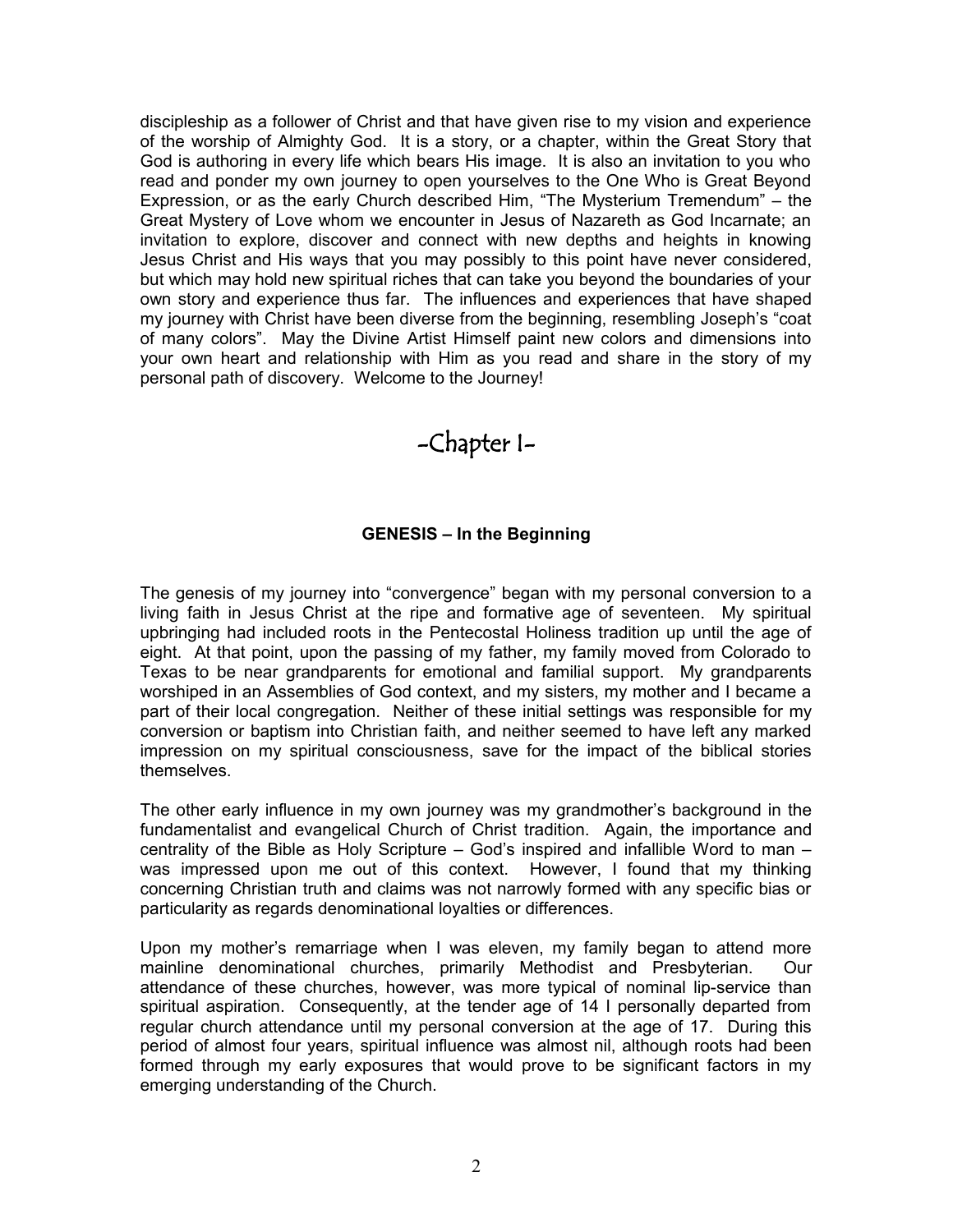My conversion came about as a result of Divine Providence weaving two lives together at just the right time – a "kairos" moment and encounter. The summer of 1965 I met a young lady at a local school softball game and found that the only way she would agree to see me further was if I accompanied her to her local church. The congregation happened to be Methodist (not yet "United Methodist" at this point in history), and she and her family were vitally involved, exhibiting a very sincere evangelical approach to their personal faith as Methodist Christians. With Balaam the Lord God used an ass to point the way; with me, it was a delightful young lady – different bait for different fish!

The process of attending the local congregation had nothing whatsoever to do with bias or formation, but everything to do with the attraction of the moment. And yet, God was mysteriously at work drawing me toward a Greater Delight. After attending some five or six weeks and becoming involved in the youth group (although I definitely felt like a fish out of water at this point), a Sunday evening youth meeting took place that proved the hinge upon which my life would turn and which would begin the journey of the blending of the streams of Christian faith and worship in my experience.

This particular evening a sermon was read by a minister named Peter Marshall who had been onetime chaplain of the U.S. Senate and a Presbyterian pastor in the 1940's. There was, some time after his passing, a Hollywood movie produced about his life titled, "A Man Called Peter". He spoke in this particular sermon, called "Mr. Jones, Meet the Master", of the person of Jesus Christ in a way I had never heard Him spoken of before. He described his relationship with Christ as personal, alive and consciously interactive. His whole description was very intriguing and stirring to me. From that night, I began a personal search to see if God could, indeed, be experienced personally, as Peter Marshall had described. That entailed for me spending time each evening, after school work and before retiring, reading a chapter in the bible and attempting prayer, though my prayers were basically limited to the "Our Father", "Lord, forgive me for all my sins", and a yearning, questing, reaching out from the inside – groping after a personal connection with God, if you will.

My encounter with the risen Presence of Jesus Christ came about approximately four weeks after beginning this regimen. The Lord of Glory came to me in my bedroom three consecutive nights and woke me from a sound sleep by calling my name in the dark…"Wayne!". The third night it happened twice during the course of my attempts to sleep, and at the second calling of my name, I responded to this voice, believing I had been dreaming the previous two evenings. As I made a personal answer to the Voice, "Lord, what do You want; here I am?", the Son of God gloriously revealed Himself that third night and came rushing with divine Love into my heart and life as I opened myself to His vivid and intensely immanent Presence. I invited Him to "take control of my life and see what You can do with it", an invitation the God of life never refuses. The Journey had begun.

## **EARLY FORMATION – The Weaving of a Threefold Cord**

Immediately upon experiencing this vivid conversion, I sent away to the Billy Graham Evangelistic Association for some of their Bible Studies for new Christians I had seen offered on one of his television crusades. Thus began an "evangelical" stream of influence in my newfound faith and relationship with the Lord Jesus Christ which served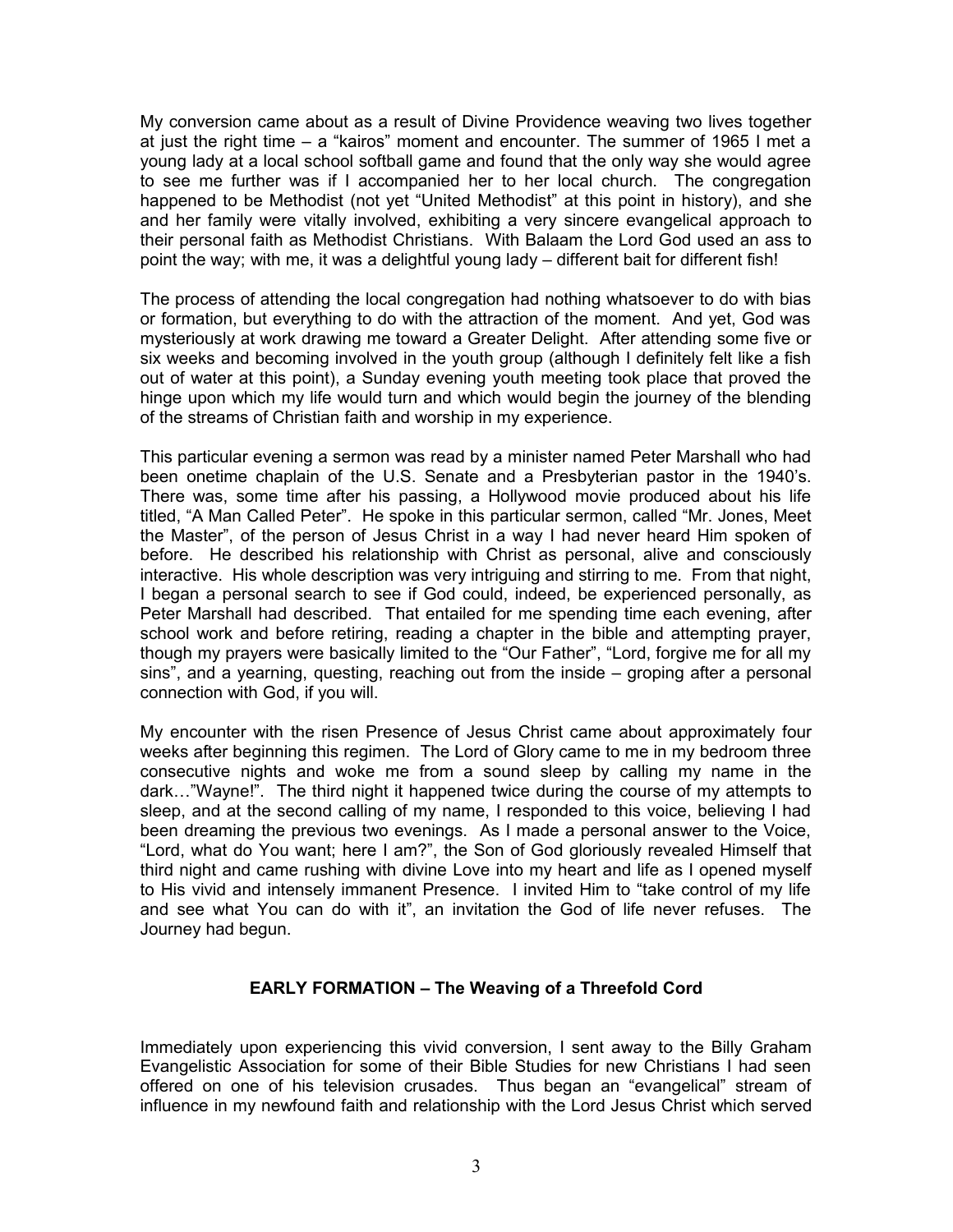as a catechumenate in the teaching of the Holy Scriptures that was foundational in my spiritual formation and discipleship. Daily devouring the Scriptures, reading them through in various translations, and thrilling at the living, pulsating Life I was experiencing at their center became a joyous adventure in spiritual exploration, never quite slaking an avid spiritual hunger to know all I could about this One who had invaded my life with Love from beyond.

At the same time, I found myself being drawn to the transcendent and the mystical in the new spiritual life and relationship I had embarked upon. Early on, in the first year of my spiritual pilgrimage, I ran across the spiritual autobiography of the great twentieth century Roman Catholic mystic and monk, Thomas Merton – "*The Seven Story Mountain*". Somewhat because of the intensely mystical nature of my conversion and acute personal awareness of the Presence and Love of God in Christ in my daily life, I discovered a great and deep delight in the type of devotion, prayer, and worship being described by Merton. There was an inner resonance, a corresponding "yes" in my deepest heart to this man's experience of God. In this manner, an additional stream of Christian spirituality was introduced into my formation – that of the liturgical/sacramental – that would woo my heart to more deeply abide in the fellowship of Christ found in the experience of wonder, mystery and awe. This experience, in turn, began to lead me into a period of visiting other types of churches in my local area of Dallas, Texas, to see what I could further know, learn and discover of this wondrous Person of God Almighty whose love and disclosure to me had so radically altered my life, my perceptions and my direction.

A wide array of Christian denominations were included in my exploration: Southern Baptist, Assembly of God, Bible Church, Lutheran, Roman Catholic, Episcopalian, etc. In each setting I found the same Lord, heard the same glorious Good News, sang songs of worship and adoration about the same redeeming work of the Savior. A deep appreciation for the whole Church began almost unselfconsciously to form within me at an early stage. I had begun to fall in love with the Bride, as well as the Bride-groom! In my visits I happened upon a United Methodist congregation that was involved in charismatic renewal in the early springtime of that movement among the historic mainline churches. Sometime in the spring or summer of 1967 I experienced a deep and profound release of the Holy Spirit's power, Presence and gifts in my life while attending an evening service of this church's life. Again, yet another dimension of spiritual growth, formation and worship were added to me in this experience. This led to an even deeper love for the Word of God in Scripture and to a more intensive training in personal witness and evangelism, as well as more formative Bible study through the Campus Crusade for Christ study series. The man who would become a lifetime mentoring figure in my personal spiritual formation was the youth director at this particular Methodist congregation at that time. The Rev. Bob Stamps, a young Methodist minister just finishing up seminary, not only led me and others into Bible study, Scripture memory, and witnessing outreaches, but also introduced many of us young zealots to the Anglican Book of Common Prayer as part of our personal prayer and devotional life. This young minister and his influence and example were to become key factors in my discovery of the vision of the "convergence of streams" in the Church's life. In 1969 he became the Chaplain of Oral Roberts University, which I later attended.

One further significant experience that was formative for my vision of Christian worship and the "three-fold cord" nature of the Church was a midnight Christmas Eve Mass I attended December of 1967 at a large Dallas Episcopal Church. As a young disciple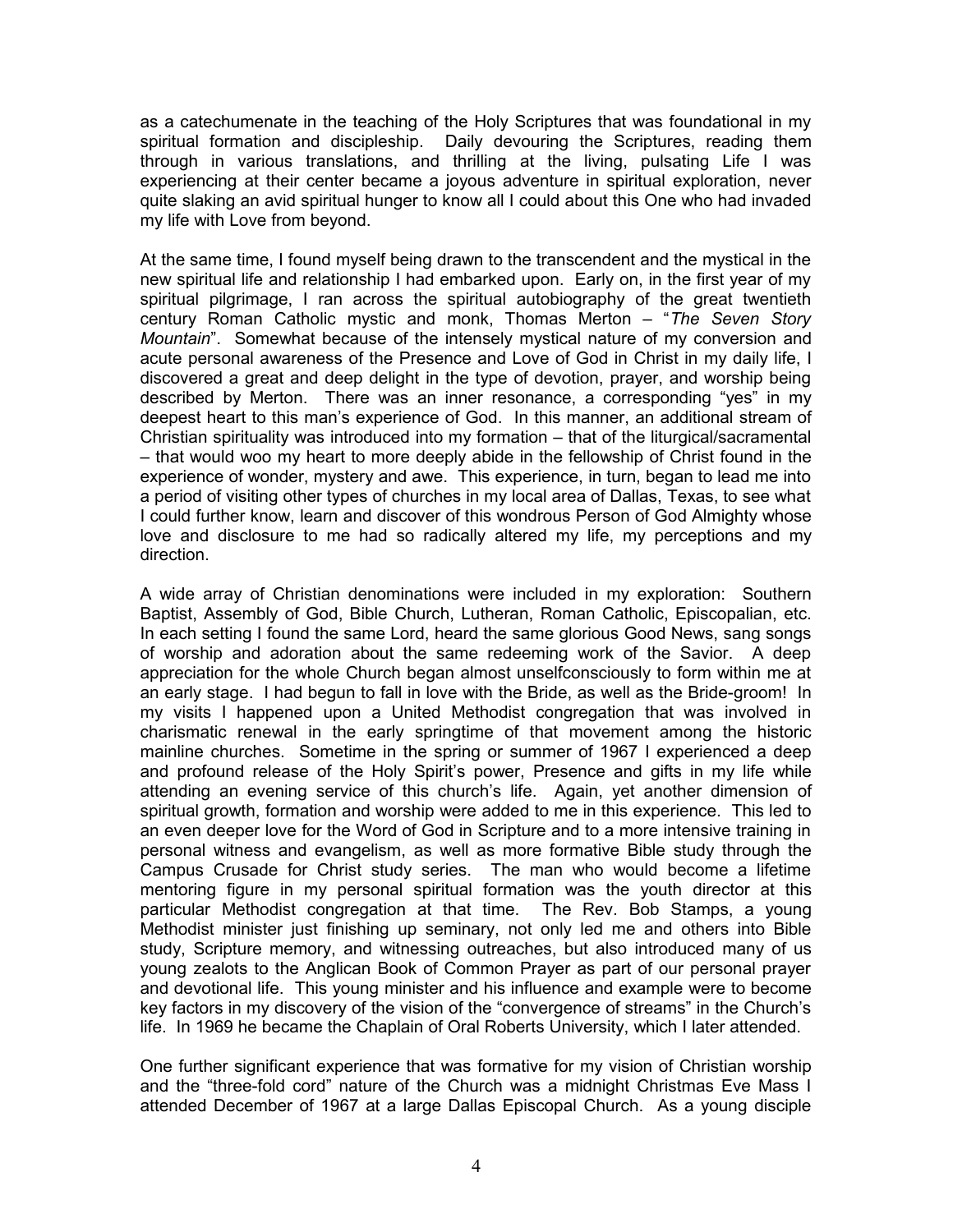and ardent worshiper, with no previous denominational bias and a hunger to experience and know all of God that I could, I felt as though I had been caught up into heaven's worship itself that evening. The incense, the glorious choir, the processional with the bishop, clergy and attendants, the vivid colors and symbols, the intense sense of the Holy, and yet the immanence of the Presence of Christ in the sacraments, the liturgical responses, all of this deeply impacted me and caused an even deeper yearning for the fullness of God in the midst of His Church, coming from the full flow of this one river that would be years in being worked out.

### **ORU – Ecumenical Charismatic Renewal**

In the fall of 1969 I transferred from the University of Texas at Arlington (between Dallas and Fort Worth, Texas) to Oral Roberts University in Tulsa, Oklahoma. This was to prove my introduction into an even broader understanding and experience of the three streams meeting and converging with one another. In those years the ecumenical Charismatic renewal was picking up steam, having been magnified in its public impact by the beginnings of charismatic renewal among Roman Catholic university students, professors and clergy in the Ann Arbor, Michigan area. As a consequence of this movement of historic spiritual renewal, Rev. Stamps, who was by now the Oral Roberts University Chaplain, regularly invited men and women from various denominational backgrounds to the campus to share their stories in our chapel services. We experienced a stream of figures from Episcopalian, Roman Catholic, Baptist, Pentecostal, Presbyterian and other traditions of the Church who were all being empowered and filled with the Holy Spirit with the release of spiritual gifts. As an individual still being formed in my basic faith and discipleship, I was deeply moved by this evidence across the whole spectrum of the Christian Church of God's renewing and unifying work.

I began attending a local Episcopal Church, St. John's in Tulsa, Oklahoma, in 1971-72, deeply imbibing the rich theological and devotional heritage of the Anglican tradition of worship, while yet encountering the Presence of God in the midst of this type of worship through an ongoing charismatic and mystical immediacy that had deep roots in a strong biblically nurtured faith context. Chaplain Stamps further stoked the fires of love for the whole Church and the blending of its rich elements of worship, faith and devotion by the approach he took to modeling this on campus in Sunday evening worship gatherings patterned after Catholic Charismatic prayer communities. The blend of the three streams was very evident in all he did to make the liturgy, sacraments, Scripture and faith of the Church come alive for us in a setting of contemporary Holy Spirit ecumenism. He taught me and others how to incorporate Holy Communion, Roman Catholic practice of the Breviary Prayer of the Hours, and charismatic/evangelical approaches to Bible study and discipling of new converts into our spiritual grids. A deep love affair for Church history began to grow in me, as I both studied it and lived out its contemporary integration on the ORU campus. People from many denominations from around the Tulsa area would attend these heavenly Sunday evening Vespers gatherings that always included the Table of the Lord in Holy Communion as the climax of our time together. Glorious singing of Catholic charismatic and other renewal songs flowed seamlessly into charismatic singing in the Spirit, with strong evangelical teaching, sharing of testimonies of God's work in different people's lives and prophecy that drew us nearer to Christ's heart in our midst. Our hearts, individually and collectively, were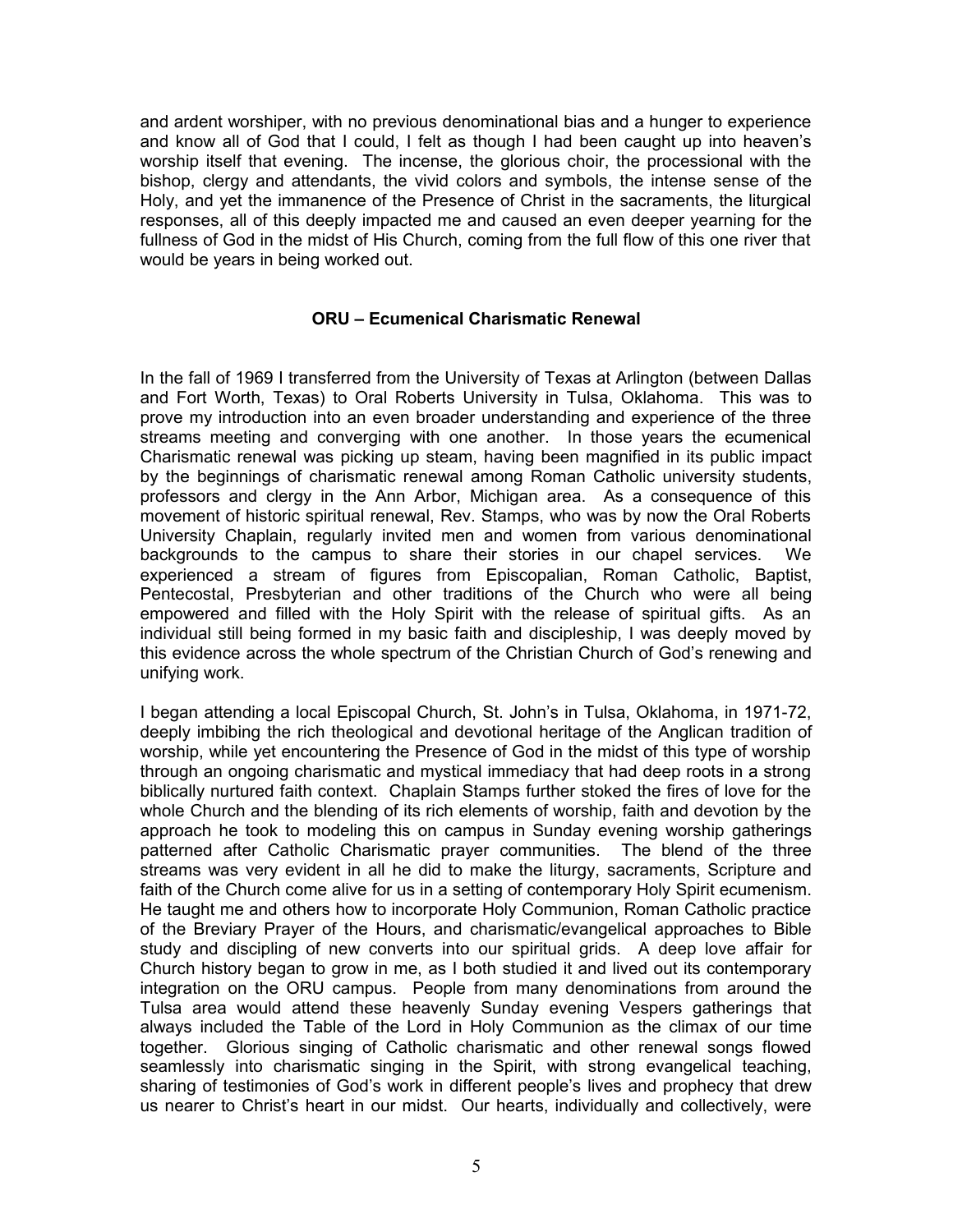poured out to Him, as we all sat together in the round in concentric circles centered on the Table of the Lord. Throughout the week, noontime charismatic Eucharist celebrations were held in the Prayer Tower on the campus as, again, professors, students, staff and others from around the city would come and encounter the glorious manifest Presence of Christ among us around His Table. On at least three different occasions while I was involved in these Sunday evening worship gatherings, our Lord Jesus was seen openly by various ones as He stood at His Table during the prayer of thanksgiving over the elements. It was what I call a charismatic liturgical revival that deeply impacted all aspects of the life of the campus for five or six years.

The spiritual landscape we were viewing through the ORU experience of the early 70's was filled with irony and paradox. At the same time that there was an intense sense of recovery of spiritual vitality that enhanced commitment to and appreciation of different denominational traditions, there arose simultaneously a "new" distinct group of churches known as "charismatic" (to distinguish them from classical "Pentecostal" congregations), "independent" or "interdenominational" churches. The ORU campus was increasingly enjoying what was being called a "liturgical" revival that clearly recognized and embraced the "threefold" nature of the Lord's one Church. On the one hand, historic Pentecostals were teaching Roman Catholics the ecumenical and universal ministry of the Holy Spirit and His gifts, while the Roman Catholics were using the descriptor, "Catholic Pentecostal", to describe their newfound experience. Methodists and Baptists were beginning to gain an appreciation for the deeply spiritual nature of liturgical and sacramental worship, while liturgical Christians were learning to share their "personal witness and testimony" and learning to lead others to personal faith in Jesus Christ with a strong adherence to the inspired Scriptures as the Word of God written. The historic impact of the Second Vatican Council of the early and mid sixties contributed greatly to this new openness of Roman Catholic followers of Jesus to Scripture and spiritual renewal. While a striking sense of unity pervaded my own participation in these events, it was also clear that other nascent influences were on the horizon - that of the "independent" charismatic churches being birthed as a result of reaction, "restoration" and conflict with historic branches of the Church.

In assessing the character of the 1970's spiritual renewal atmosphere, I would have to say that it appeared one of intense pneumatic ecumenism, unity and what one might call "pan-convergence" – all streams of the Church learning from one another as they flowed together in the great gift of "the unity of the Spirit in the bond of peace". The elements of the later "convergence movement" were obviously at work, mixing with one another, interacting creatively with one another, and infusing new life into old and separated wineskins. My own personal development was decisively shaped by the dynamics at work during this landmark work of the Holy Spirit in contemporary Church history. My own vision of the Church, its nature, purpose and outworking, mystically and existentially, was profoundly broadened and stamped deep within my soul and spiritual consciousness. It would prove to be the segment of my own journey in which seeds of vision and understanding earlier planted were plentifully watered and began to sprout and were to form a touchstone for the future development of language and concept by which the convergence of the streams was articulated.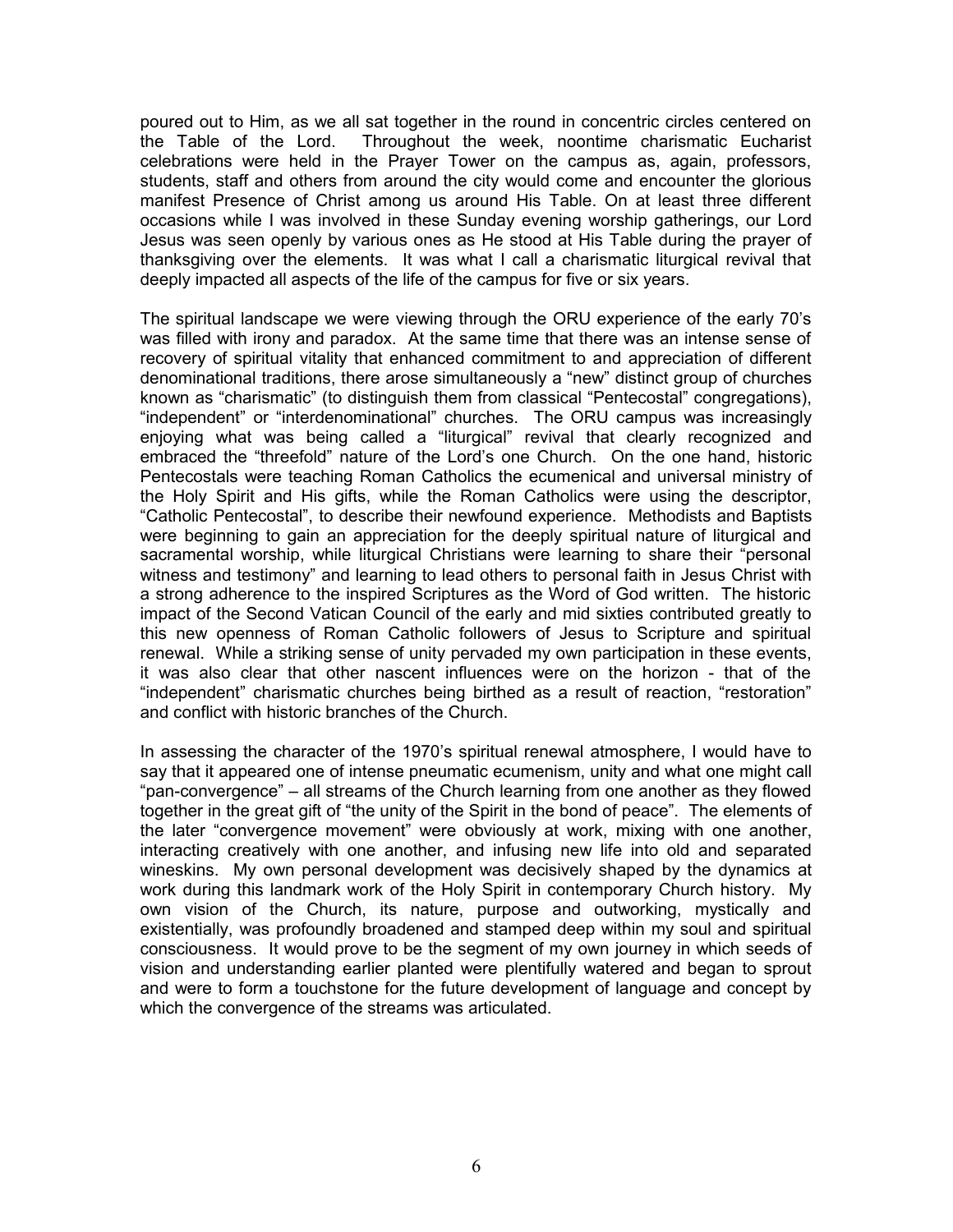# -Chapter 2-

### **THE 1980's – New Emphases and Divergence**

Toward the end of the 1970's a distinct shift in the spiritual atmosphere of this renewal began to take place that would introduce new elements into the picture, as well as create a growing sense of withdrawal and divergence contrary to the sense of innocent and open convergence of the 70's. From the 1977 Kansas City Holy Spirit conference that drew over 50,000 participants from numerous denominational backgrounds on into the 80's, a sense of withdrawal into denominational identities and "camps" seemed to surface. The overarching awareness of a sense of unity and mutuality that had led to a shared experience of the grace and power of God and an openness to learn from one another's traditions began to evaporate into the ether of older suspicions and prejudices. The Neo-Pentecostal or "Faith Movement" began to arise on the scene with its valuable contributions and polarizing tendencies. These churches and leaders appeared to me and others who had tasted the goodness of the Lord in the 70's renewal, and the deepened and enriched vision of the whole Church this had resulted in, to be speaking of themselves and others of like thought with them in referring to "the Body of Christ", rather than the more all-embracing, universal understanding of the Church. It appeared as though in this perspective those who were really heirs to the Holy Spirit's work were churches such as themselves with understanding of Scripture and doctrine such as theirs. For all of its positive contributions to the understanding and practice of the Christian life and faith this movement offered, there was, at the same time, a subtle but growing sense of judgment on other theological understanding and teaching that often had much more venerable and tested roots in the universal Church's journey through history. As a result of these factors and the withdrawal and suspicion from the earlier unity and pneumatic ecumenism of renewal participants, convergence seemed greatly stifled, and divergence, rather than "diversity", seemed to fill the vacuum.

Around the same time that the Kansas City Conference was taking place and the Neo-Pentecostal Faith Movement was beginning to emerge as a dominant influence on the spiritual renewal front, a quiet but deeply significant fresh "stream" was being formed that would call back the spirit of the earlier renewal and lead to even further awakenings in my journey and call to the "convergence of the streams." This work of the Holy Spirit was what was later to be known as the Vineyard or "Third Wave" movement under the leadership of Rev. John Wimber from Anaheim, California, and a number of others from Southern Baptist, Presbyterian and other denominations.

I had been personally drawn into many of the aspects of the Faith Movement and had planted a local church that reflected many of its values and teachings in Tulsa, Oklahoma, in the early 80's. However, my earlier formation under Chaplain Bob Stamps and the loving embrace of God's work in the whole of the Church those experiences had fostered continued to exert its influence on my thinking and practice in many key areas of Christian teaching and worship. I continued to teach the spiritual vibrancy of the grace of God available at the Table of the Lord in Holy Communion and that this was a healing and saving sacrament for those who approached in faith. The music we used in worship services reflected a broad eclecticism that included Pentecostal and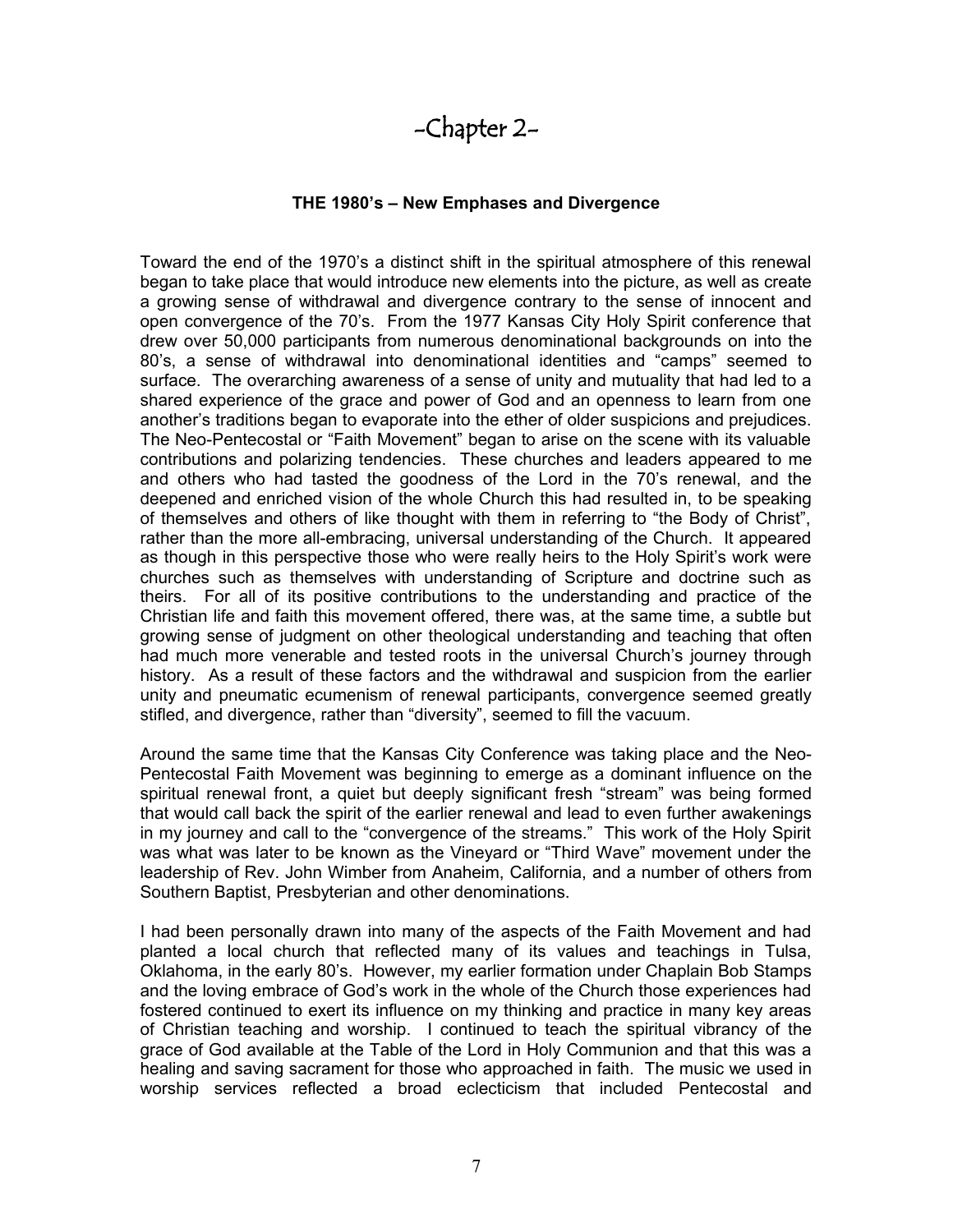"independent charismatic" songs, great hymns of the historic Church, 70's Catholic Charismatic renewal songs, Maranatha and Scripture songs.

My own reading and study continued to be flavored with a sincere love affair with great spiritual movements and leaders of the Church's long history, rather than just those of the last 50 or 100 years. Dr. Robert Webber, a professor of theology and Bible at Wheaton College, a bastion of evangelical Christianity in Wheaton, Illinois, published a book in 1978 that Chaplain Stamps had introduced me to that continued to shape my thinking and cause an ongoing hunger and openness to exploring the spiritual heritage of the Church through history. The book was titled *"Common Roots – A Call to Evangelical Maturity".* This work would prove to be pivotal for the long-range development of my own spiritual vision of convergence. Donald Bloesch, then Professor of Theology at the University of Dubuque Theological Seminary, summarized the premise of the book when he stated, *"In this valuable study the author locates the key to church renewal in a rediscovery and re-appropriation of the catholic heritage of the evangelical faith."* Webber returned to models of Church life, worship, mission, spirituality, discipleship and education that were prevalent and practiced in the second century. In the process of developing his premise in the pages of the book, he cites the efforts and vision of "Rev. Robert Stamps, campus Chaplain of Oral Roberts University". The language and description of Rev. Stamps' approach to worship renewal on the ORU campus began to form ideas in my own reflection that would later lead to similar conceptualization as "the convergence of the charismatic, evangelical, and liturgical/sacramental streams of the Church into one river".

Quoting from page 102 of "*Common Roots*", Webber states:

"An example of worship renewal which has succeeded in maintaining the historic shape of Christian worship with spontaneity may be found at Oral Roberts University….Although Stamps does not use a prayer book, his spontaneous prayers follow the ancient customs of the Church and contain the content of historic Christianity....This is worship from life – oral, spontaneous – yet finding roots in the Tradition of the Church."

Needless to say, this treatment of the nature of Christian faith and worship was much more in line with my earlier formation than the divergent and polarizing tendencies of the 1980's, as I perceived them. However, in 1985 the providence of a loving God brought my path into contact with Rev. John Wimber and the "third wave" or Vineyard Christian Fellowship movement of renewal. Wimber had made headlines in many Christian periodicals for his innovative approach to teaching a class on Church growth through 'signs and wonders" at Fuller Theological Seminary, Pasadena, California, in the early 80's. I became aware of his ministry as a result of his participation in a local Tulsa conference sponsored by Faith movement, independent charismatic churches. Wimber's style of ministry in the power and gifts of the Holy Spirit through healings, signs and wonders was fresh, potent and theologically related more to an ecumenical evangelicalism than a Pentecostal approach.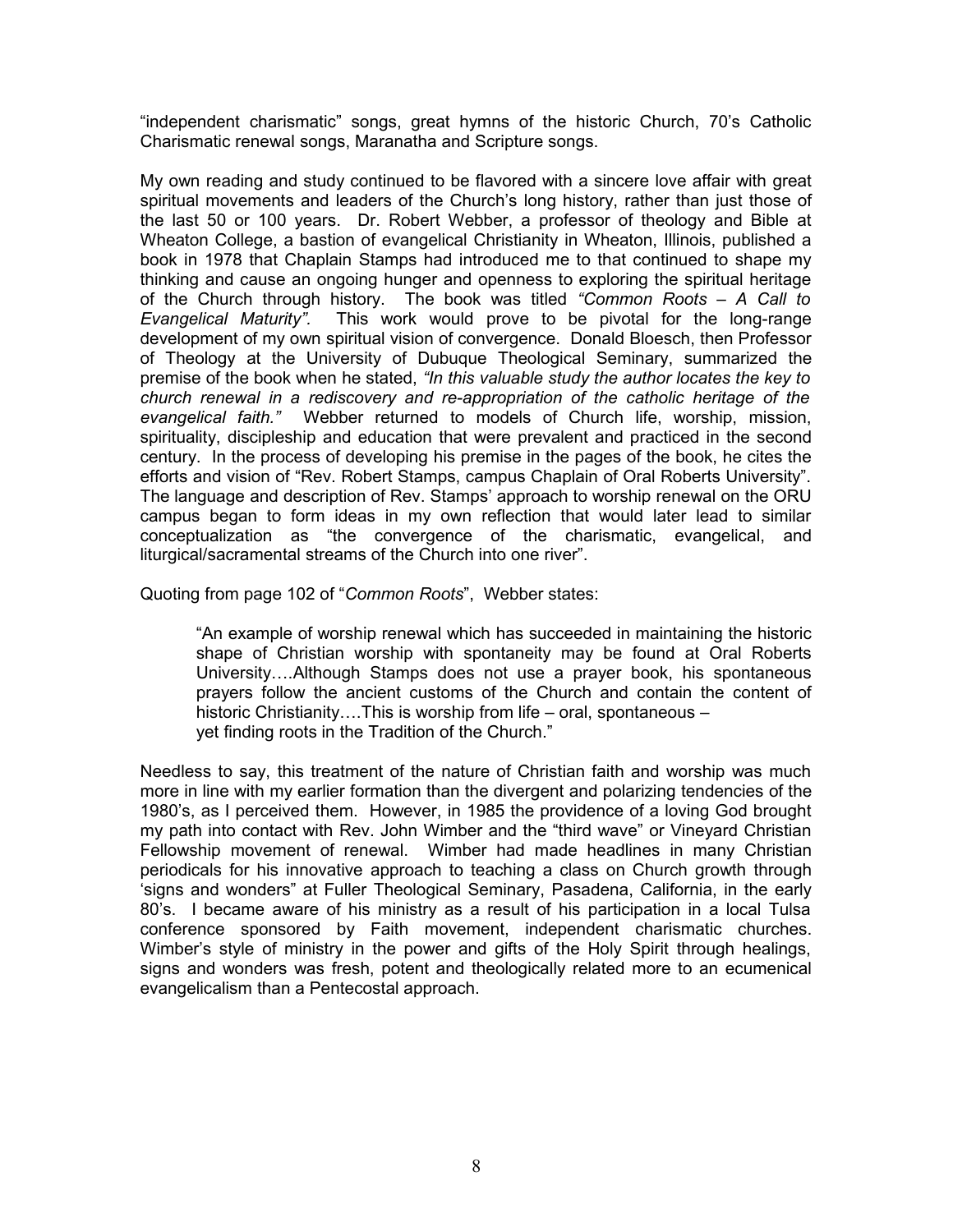### **LATE 80's – Reawakening**

On a personal level I was deeply affected by Wimber's ministry because of his model and approach. It was much more reminiscent of the Catholic Charismatic renewal approach to ministry in healing and gifts of the Spirit, but with a decidedly evangelical theological underpinning. As we entered into involvement with Wimber and the Vineyard "signs and wonders" movement, I became aware of currents of thought in his teaching and modeling that drew much more from modes of thought and practice that were ecumenical – or "eclectic" – rather than narrow or sectarian. In its practice and teaching the Vineyard renewal reached out in a broad way that recognized, honored and encompassed the theological and spiritual elements of the Church universal. Wimber's ministry of renewal crossed all lines – Roman Catholic, mainline Protestant, evangelical, Anglican, charismatic, Pentecostal, etc.

As we grew in our involvement in and growth through this association, I began to notice elements of sacramental thought coming out in certain areas of Wimber's teaching and ministry practice. There was a period of close and intimate association between Wimber and the Vineyard renewal and the historic Anglican tradition, especially in the Church of England. I began to read and study more in the areas of Anglican, Catholic and evangelical circles of renewal as a result. One of the key books that was instrumental in the development of my perspective at this time was Howard Snyder's "*The Radical Wesley*". In this work Snyder characterized Wesley's own spiritual journey and development as one of comprehensive synthesis of diverse elements of spirituality and thought from the broad and substantial theological history of the western and eastern branches of the Church. In addition, the influences of the Moravians, Puritans, Eastern Orthodox and Patristic writings from the first five centuries of the Church were fundamental in Wesley's ministry and practice. What began to appear was John Wesley as an historical model for convergence in ministry, worship and spirituality that shaped the expression of his mission of the Gospel.

This discovery began to lead me to other sources of thought that strongly fed and nurtured a growing hunger in my own life and ministry to see a greater wholeness or fullness of the universal Church's experience at work in my efforts. Other texts began to appear at key times between 1985 and 1989 that formed the foundation from which the eventual vision of the "convergence of the streams" would grow. Some of the key titles were by Dr. Robert Webber, whose earlier work had exerted such a potent effect in shaping my vision of the Church and the practice of Christian discipleship. His work, *"Evangelicals on the Canterbury Trail – Why Evangelicals Are Attracted to the Liturgical Church*", provoked me to a whole new level of consideration of the comprehensiveness of the true nature of the Body of Christ. In the conclusion to this work, Webber quotes Dr. Robert Schuler as saying

,

"You know, I think in another hundred years or so people are going to look back on the period between the Reformation and the Twentieth century as the second Dark Ages of the Church….I believe…that the divisions which have haunted the Church over the last four centuries have begun in our time to be healed. The walls that have separated us are being broken down. A great new Convergence of the traditions is occurring which will change the face of the Church in the next hundred years."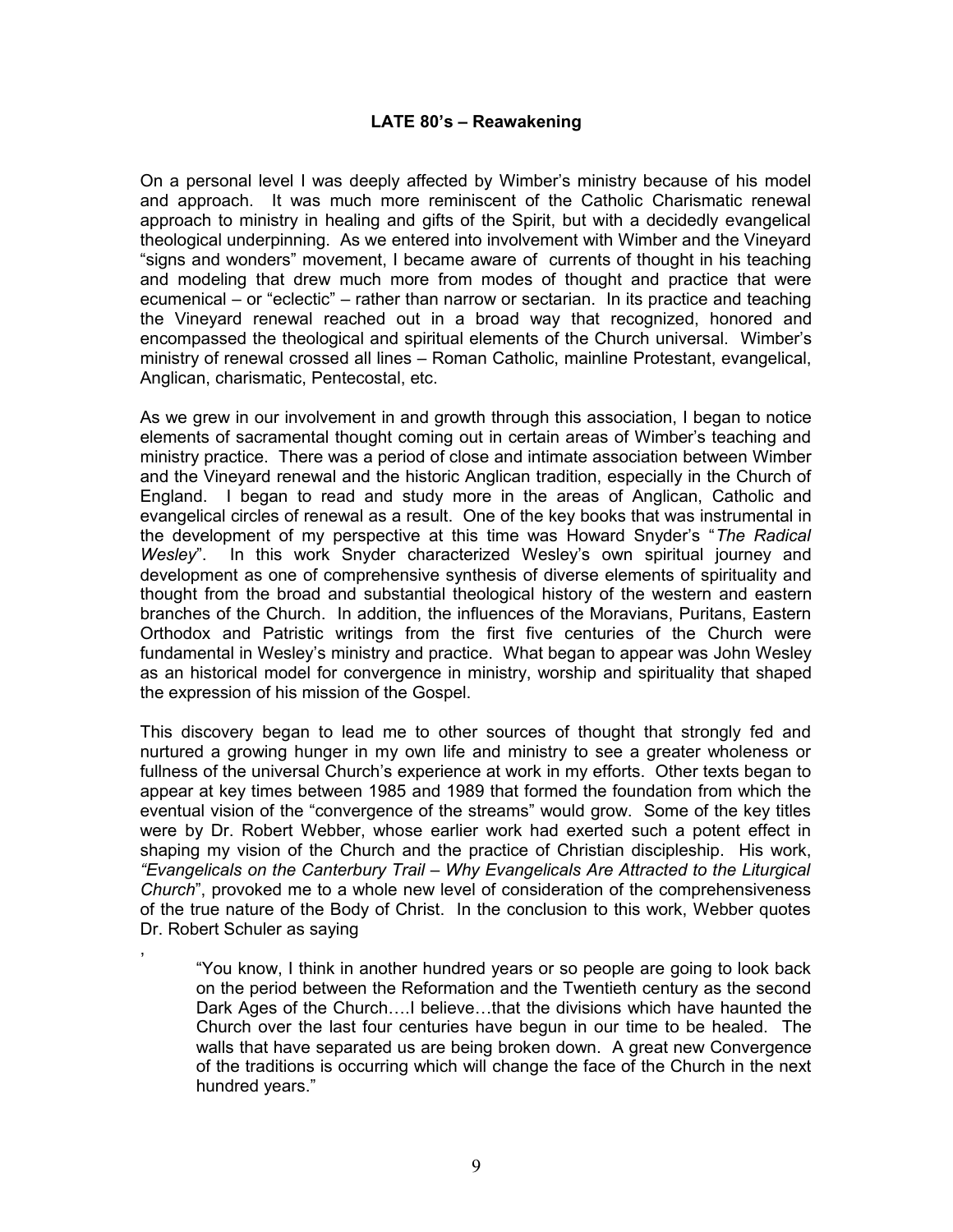Webber goes on to say,

"I hope he is right. I think he is right. And I think the confluence between the evangelical and liturgical tradition is a sign of spiritual health, a sign of renewal in our times." (page 171.)

Other key authors and titles, such as *"Becoming Orthodox – A Journey to the Ancient Christian Faith",* by Peter Gilquist; *"Foresight",* by Howard Snyder, *"The Early Christians",* by Eberhard Arnold; and many of the writings of the early Church Fathers continued to come across my path. In the process, my family and I had moved to Kansas City, Missouri in 1987 in order to plant a new church in the area in close association with the Vineyard movement. As the church grew and developed, I began sharing some of these thoughts, insights, and perspectives with our local pastoral leadership in the new congregation. Some of them had come from Roman Catholic and other mainline and Episcopal backgrounds and were immediately open to pursuing this direction in study. Along the way, I was providentially brought into contact with other pastors and leaders who were on this same "journey of discovery", as we began to describe it. Mike Owen, a fellow Vineyard pastor from a Southern Baptist background, Randy Sly, a pastor from the Wesleyan Methodist tradition involved in charismatic renewal in his congregation (who had also grown up Episcopalian), and Robert Wise, who had begun his ministry as a United Methodist pastor involved in mainline charismatic renewal and later served for five years as the head of the Reformed Church of America, were three of the key companions on this journey of discovery. A close friendship formed between the four of us as we shared our experiences, perceptions, and questions together.

Numerous other leaders began to find one another, discovering they were on a common journey or pilgrimage of spiritual and theological shift into a commonly shared vision of the "convergence of streams". Without fail, the others leaders who stumbled across each other's paths providentially had all read the same authors and come to the same conclusions. It was beginning to appear that some mysterious work of the Holy Spirit was weaving lives together at a grassroots level that was forming a fresh look at the Church's nature and identity that cut across all boundaries. I began to use the term "convergence of streams" to describe what we were all beginning to perceive and experience in many of our leadership training classes and personal conversations with other pastors. As leaders met one another in various conferences and ministry contexts, I used this term to describe what we were experiencing and the term began to be used widely by those touched by the Lord in this light.

Working this out in our Kansas City congregation led us to explore possibilities of relationship with the mainline Episcopal Church of the USA and other similar liturgical bodies. Meanwhile, the leadership of the Kansas City church began to implement certain elements of worship and practice locally that proceeded to move us toward a major paradigm shift in the way we viewed worship, the Church, and ourselves as a local expression of the Church universal. Elements of liturgical and sacramental emphasis from the Anglican/Episcopal *Book of Common Prayer* were introduced into our Sunday celebration and home church meeting contexts that began to unfold a new model for us. Much teaching from the leadership accompanied these changes, as well as some quite remarkable miraculous healings at the celebration of the Table of the Lord, which continued to create a hunger and openness to explore even further. Changes were made in respect to celebrating the seasons of the Christian Year, the use of some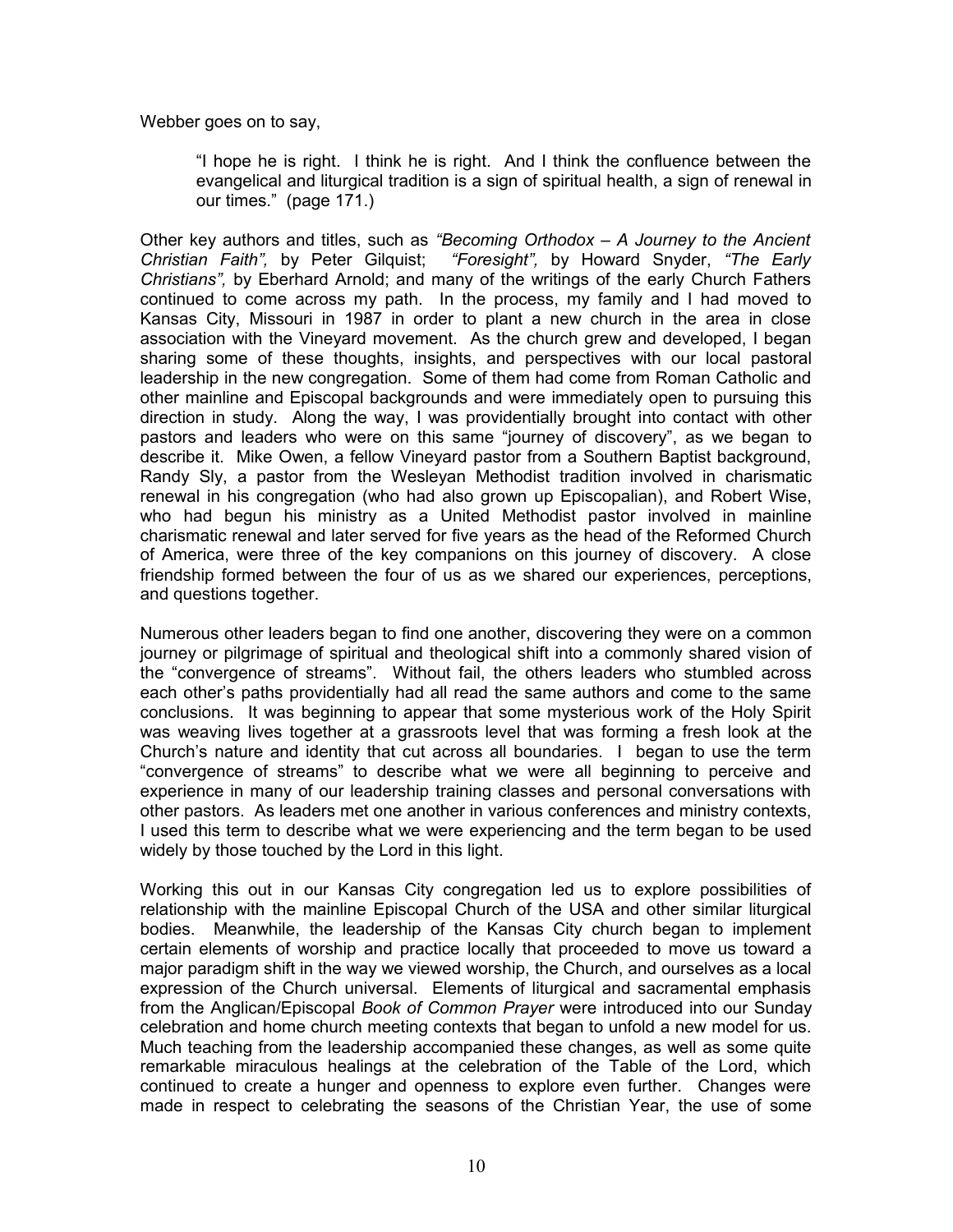liturgical vestments and their spiritual symbolism, and regular use of the sacrament of anointing with oil and laying on of hands for healing. In addition the weekly celebration of the Holy Communion, as well as continued practice of ministry through the spiritual gifts and the preaching/teaching of the written Word of God in Holy Scripture all began to be woven into the fabric of our life together in Christ as His people.

As this remarkable journey continued to unfold, and more study and practice were engaged, my associate pastor, Randy Sly, and myself were asked to write an article for Dr. Robert Webber's upcoming landmark series on the history and practices of Christian worship. The series was eventually titled *The Complete Library of Christian Worship* and included an eight volume compendium contributed to by over 500 Christian scholars from over 70 different denominational groups, including Roman Catholic, Anglican, Eastern Orthodox, mainline Protestant, Anabaptist, Pentecostal, Charismatic and ethnic expressions of Christianity. Randy and I were asked to contribute an article on the history and development of what was now beginning to be called "The Convergence Movement" by many practitioners and observers alike. At the same time, however, this work of God was still being experienced and discovered at a very grassroots level among leaders and congregations, rather than being hailed as "the latest, greatest" fad in a more public marketing approach so characteristic of many aspects of developments in the Church in America.

The article chronicled the history and development of the thought of the movement, including many of the key figures across the Church who had been influential in shaping the concept. The second half of the article concluded with identifying and describing the specific elements of value and practice that "convergence" congregations were beginning to recognize and implement. The year of publication was 1992, and the article appeared in volume two of the series, *Twenty Centuries of Christian Worship.* This event began to give additional impetus to the growing grassroots interest in this understanding among a wide cross-section of Christian leaders.

# -Chapter 3-

# **THE CANTERBURY CONNECTION – Anglican Context**

A key event happened in the fall of 1992 that was to lead to the formation of the Communion of Evangelical Episcopal Churches as a context within which congregations could work out the implications of the convergence vision in a cohesive fellowship identified with a recognized historic tradition. Pastor Mike Owen of the Oklahoma City Vineyard invited me to join him in OKC during a weekend visit from a charismatic Episcopal bishop from California whom he had contacted about our journey. As we met together with Bishop Robert Hawn from the United Episcopal Church, we began to sense that the Lord Jesus might be calling us to come under his oversight for training, confirmation into the Anglican spiritual tradition and, eventually, ordination. He seemed keen to support and affirm what was happening with us on our journey and to offer himself to help nurture that vision within the context of the Anglican tradition of the historic Church. After prayer, discussion and fellowship, Mike and I both felt as though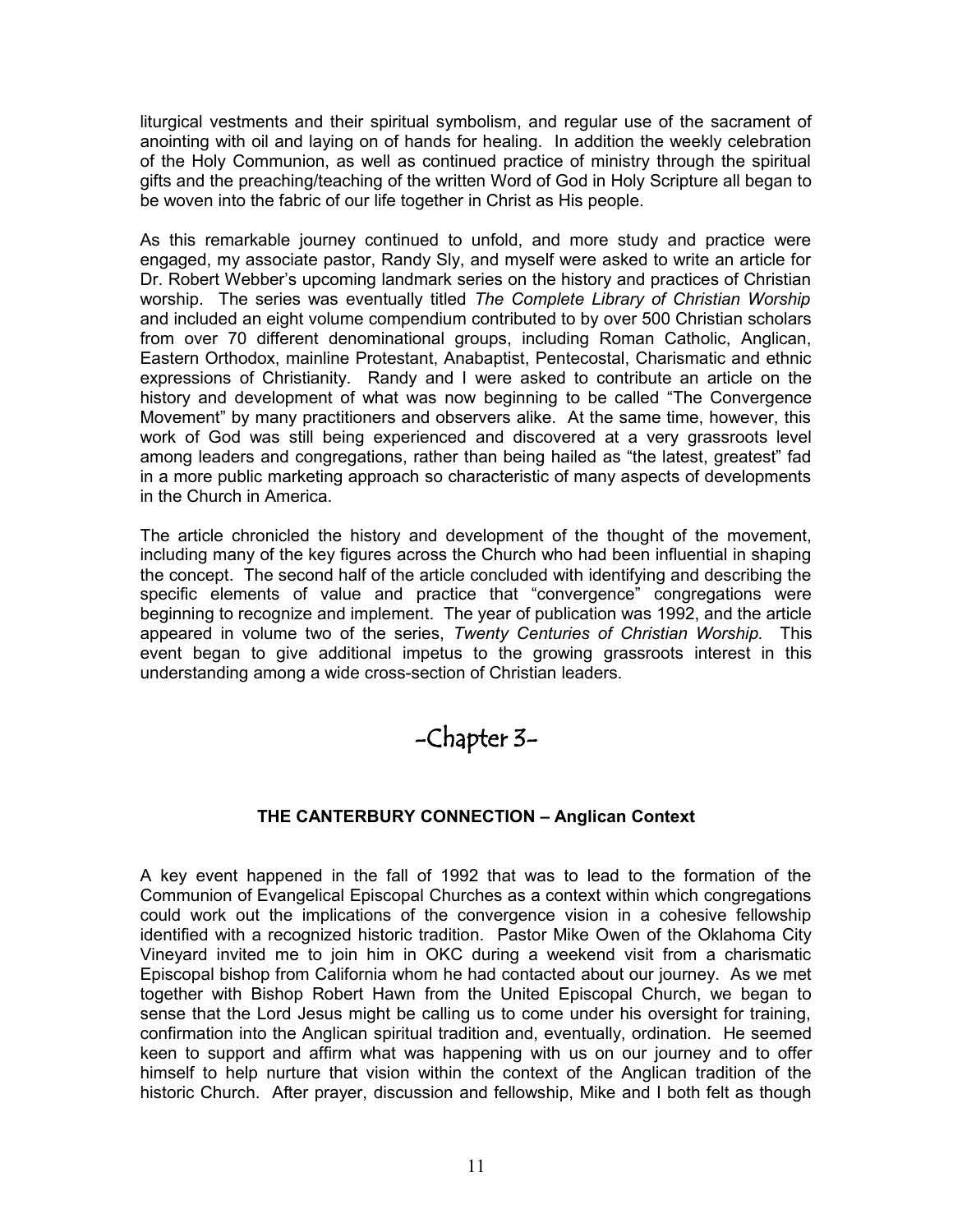this was the connection the Lord was leading us to for the working out of the convergence vision. Many other congregations engaged in practicing convergence concepts of blended worship and ministry were from various backgrounds; but Mike Owen and myself, along with many others, were being drawn toward finding a more historic context in which to learn to live it out. So, in February of 1993 my family and I moved to Oklahoma City to join Mike Owen and his wife under Bishop Hawn within the United Episcopal Church, a more biblical and conservative branch off of the mainline Episcopal Church. The Kansas City congregation was released to my associate, Randy Sly, to take them on in their own journey of convergence after our five year time with them as the founding leaders.

We began studying immediately under Bishop Hawn's tutelage for ordination as Episcopal clergy through this particular branch of the historic Anglican spiritual tradition. In the process of that taking place, we sponsored a summer conference for other pastors from various backgrounds who were also "on the journey", as we regularly described it. The conference was held on the premises of now "Fr." Mike Owen's parish church building, Church of the Holy Spirit. The conference was titled *"Treasures Old and New – Convergence Renewal in the Contemporary and Ancient Churches."* Bout 75 pastors and inquirers showed up from different points of the compass, geographically and ecclesiologically. Five speakers joined us for the event who had all been mentors to many of us on the journey through their writings. Thomas Howard – brother to Elisabeth Elliot and professor of English Literature at St. John's Seminary; Dr. Robert J. Stamps – Methodist pastor and former Oral Roberts University chaplain; Fr. Peter Gilquist – former Campus Crusade for Christ leader, now Eastern Orthodox priest; Dr. Thomas Oden – professor of theology and patristics at Drew University; and Dr. Robert Webber – professor of theology and Bible at Wheaton College. All of these men had been used as instruments in God's hands to make a profound impression upon the thinking of many on the journey about the nature of what was happening in this grassroots movement of renewal. The whole event was a watershed moment in the convergence movement's unfolding. Men were gathered at the event who later were foundational figures in establishing two of the current communions of churches practicing and professing the convergence vision worldwide. It has proven to be an historic and pivotal experience for all who attended, including the speakers themselves.

## **BEGINNING STEPS – Articulating and Defining the Vision**

As we made our way forward in the outworking and practice of this profound sense of vision and calling, we experimented with various approaches to developing a model for worship that would clearly articulate the interweaving of all three elements. Charismatic praise and worship music was interwoven with fresh arrangements of historic hymns and the inclusion of ancient chant melodies to parts of the service, such as the Creed and the Lord's Prayer. Liturgical worship dancers offered creative arts expressions of worship to contemporary and ancient songs of the faith. Healing prayer and ministry in the gifts of the Holy Spirit were regularly encouraged and engaged in with a continuing flow of miraculous healings reported. Liturgical worship vestments, signs and symbols were taught on and implemented to enhance and enrich the worship experience of those in the congregations. Ongoing teaching and preaching of the Holy Scriptures from an evangelical perspective was offered in all types of settings and service formats. The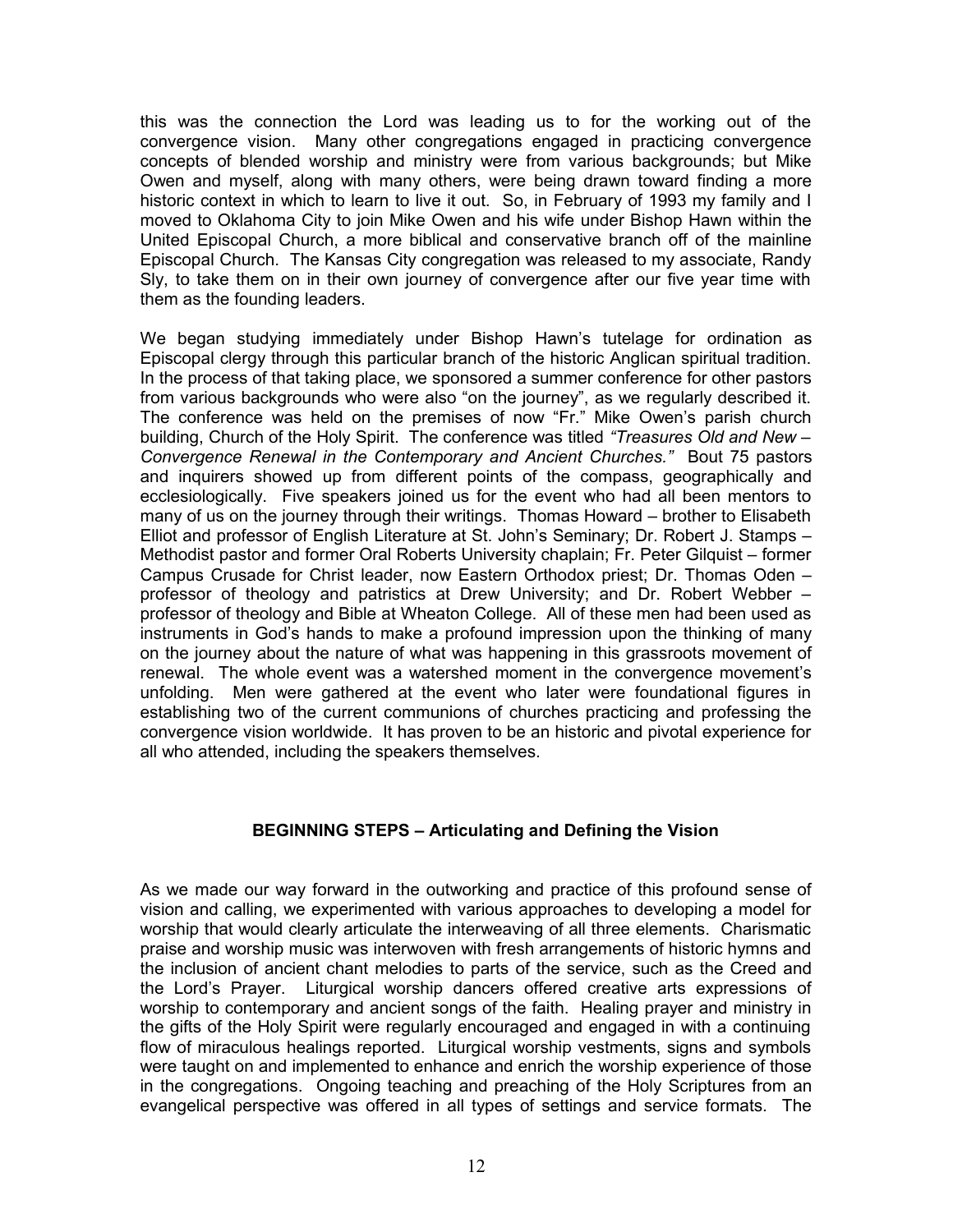teaching, of course, also wove together understanding of all three aspects of the convergence to give spiritual insight into practices, meanings and origins. We were seeking to develop together a model, not only for our own relationship with the risen Lord, but also for others to draw from for their own journeys.

In September of 1993 I had been ordained to the presbytery in historic Apostolic Succession under Bishop Hawn and began to serve as an assistant pastor under Mike Owen in the Oklahoma City congregation. As we moved through 1994 and into 1995, it was beginning to become obvious that there were some missing elements in the context we found ourselves in for the full expression and outworking of the convergence of streams. The United Episcopal Church was at heart much too conservative and traditionalist as a whole to understand or accommodate this new wine in such a rigid wineskin.

In the fall of 1995 Fr. Mike Owen, myself, and another former Vineyard pastor, Dan Gincig – who had himself come the way of the convergence through joining an Old Catholic jurisdiction – met together to begin to explore alternative means and contexts for providing an outlet for this practice. We had continually encountered many pastors and church members alike who were on the convergence journey, but did not necessarily relate to practicing it outside of their own immediate denominational boundaries.

However, there was another contingent of leaders and lay people who felt called to enter this arena through the doors of a historic Church expression that employed full use of the liturgical and sacramental tradition and spirituality, in addition to the inclusion of the charismatic and evangelical elements. Many questioned us as to why we couldn't join one of the already established Churches, such as the mainline Episcopal Church, the Roman Catholic or canonical Orthodox Churches or other established conservative branches of the Anglican tradition. The answers were various, but boiling down to the main issue that our understanding of the Church of Jesus Christ, at its very heart, was that it was at the same time charismatic, evangelical/reformed and liturgical and sacramental. These convictions about the nature of the Church and the Christian life were born of our study of Scripture, the early Church Fathers describing the experiences and life of the early Church of the first 5 centuries and our sense of what God was saying in a very direct and sovereign way that gave shape to this perception. Many of the established historic expressions of the Church contained members who were involved in charismatic renewal or evangelical study and teaching, but who did not necessarily see the foundational nature of the Church universal as being identified in this way.

Consequently, the three of us, with the collaboration and encouragement of a number of other leaders, both within the United Episcopal Church and without, began to work prayerfully on developing ideas for a communion of Churches in which this might be more fully and expeditiously worked out. As a result, the Ecumenical Communion of Catholic and Apostolic Churches was founded in 1995 as another important leg of the journey that God was leading us into. We found ourselves feeling a very close sense of kinship and identification with the Psalmist who penned the poignant words of Psalm 84:3 & 4, *"Happy are they who dwell in Your house! They will always be praising You. Happy are the people whose strength is in You! Whose hearts are set on the pilgrim's way (or, 'whose hearts on set on pilgrimage')".* We felt we were definitely on a journey of pilgrimage with the Lord, continually discovering new insights, vistas and spiritual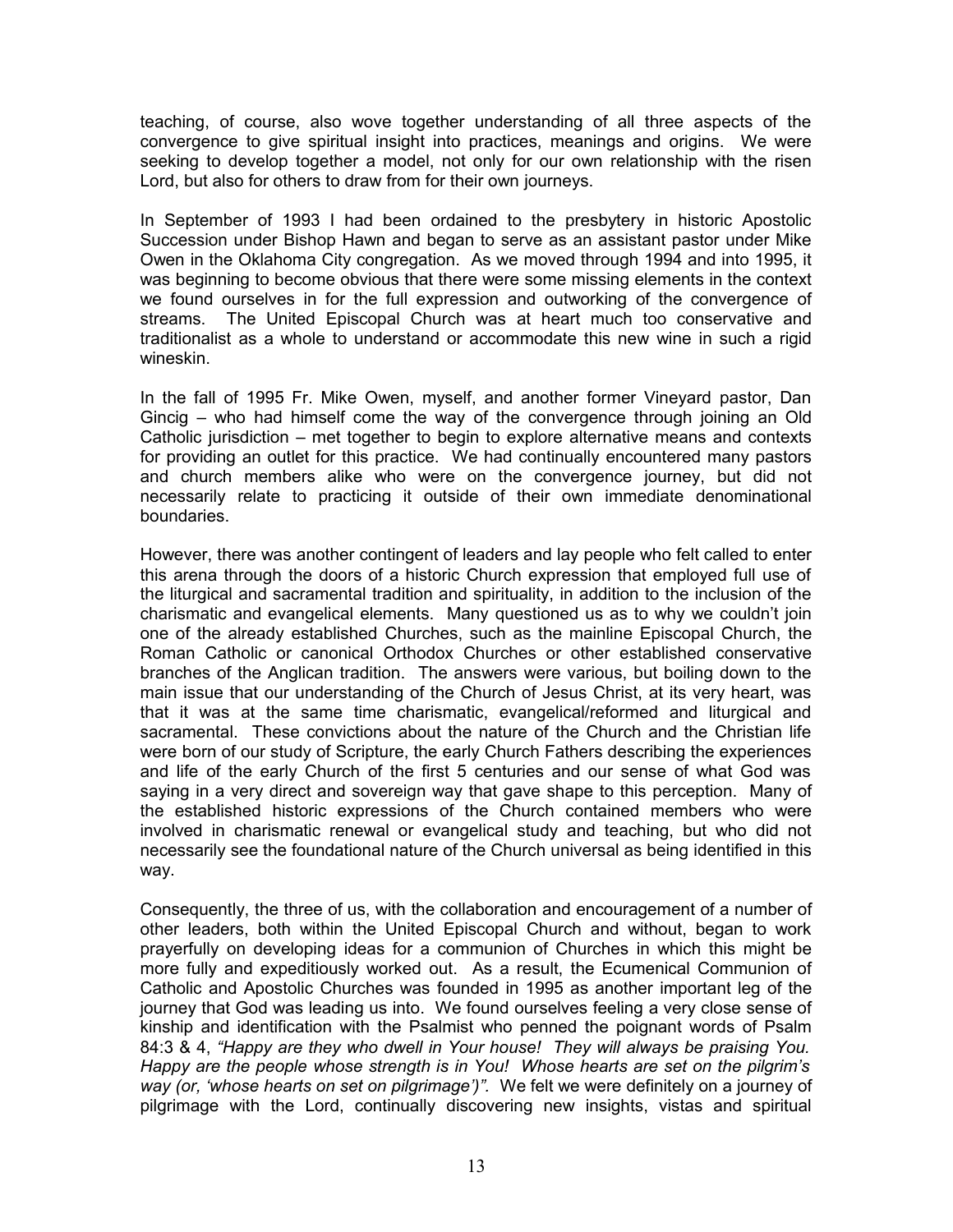treasures that we never knew belonged to all members of Christ's Body. The founding documents of this new communion were developed and written by myself, Mike Owen, and Dan Gincig in order to provide a practical framework of values, structure and practice that would allow the convergence of streams to be lived out within parameters that retained historic, liturgical/sacramental shape.

At the same time, we were very conscious of the Lord's prodding us to embrace the values and foundational perspectives of convergence that we saw embodied in particular movements of the Spirit in the history of the Church. One of these was the Celtic Christian movement of the  $5<sup>th</sup>$  to  $9<sup>th</sup>$  centuries in the British Isles that made such a huge impact on the advance of the Gospel, not only in the British Isles, but also throughout various parts of western and eastern Europe. We were constantly aware of the Holy Spirit prompting our hearts to reach for the essence, the heart, the spirit of understanding and practice, rather than just being caught up in the outward forms of things. To this end, another key historical example of the practice of the convergence of these streams was highlighted for us in the Wesleyan revival and awakening under John and Charles Wesley and George Whitfield, who were all three Anglican priests until their deaths. We were learning, experimenting and being formed in a way that would not allow us to become locked into one way of doing things, but to regularly progress and evolve in our understanding and experience in such a way that we were constantly "on pilgrimage" with the Lord. What we didn't want was mere "formalism", where there were outward "forms of godliness" but no "power thereof", as Paul warned Timothy about.

There were key illustrations the Lord began to give us as we continued to search, seek and encounter Him in the midst of the journey. One was the relationship of "form" to "life", being concerned that practicing liturgical worship expressions and devotional approaches did not stifle the work and free moving of the Holy Spirit in power and demonstration to confirm the Gospel and build up the faith of followers of Jesus. Examples included "the river and its banks". A river that flows with life through its banks can irrigate and enrich a whole valley; whereas, a river that overflows its banks can destroy and flood a whole valley. So, form (the riverbanks) and freedom (the flow of the river) were complementary and produced powerful and life-giving results.

Another example was "fire" and "the fireplace". A fire started in the middle of the floor of a home without proper "forms" for safeguarding and directing its properties can destroy a home; whereas, a fire put into a fireplace can heat a home, provide ongoing light and comfort and even be used to cook food for those in the home. However, a fireplace without any fire is just a cold, useless form, maybe attractive in the way it is designed or decorated outwardly, but devoid of true usefulness and "life". In the same way, riverbanks without the life-giving flow and power of a river is just a dead gulley or dry riverbed. In both instances it takes both working together in complementary ways to receive the most benefit from the function of both aspects.

So, we discovered that while Paul admonished Timothy, and all disciples of Jesus after him, to watch out for those who hold to a "form of godliness" but "deny the power thereof, it was also clear that he did not tell Timothy under the Holy Spirit's inspiration that "forms of godliness" in and of themselves were useless or to be avoided; but only those which did not connect people to "the power" they pointed to or spoke of. Paul himself continued in his relationship with the risen Christ in the power of the Spirit to honor and practice certain forms of Jewish devotion and worship, such as taking vows in the Temple, celebrating the feast of Pentecost and synagogue worship elements. But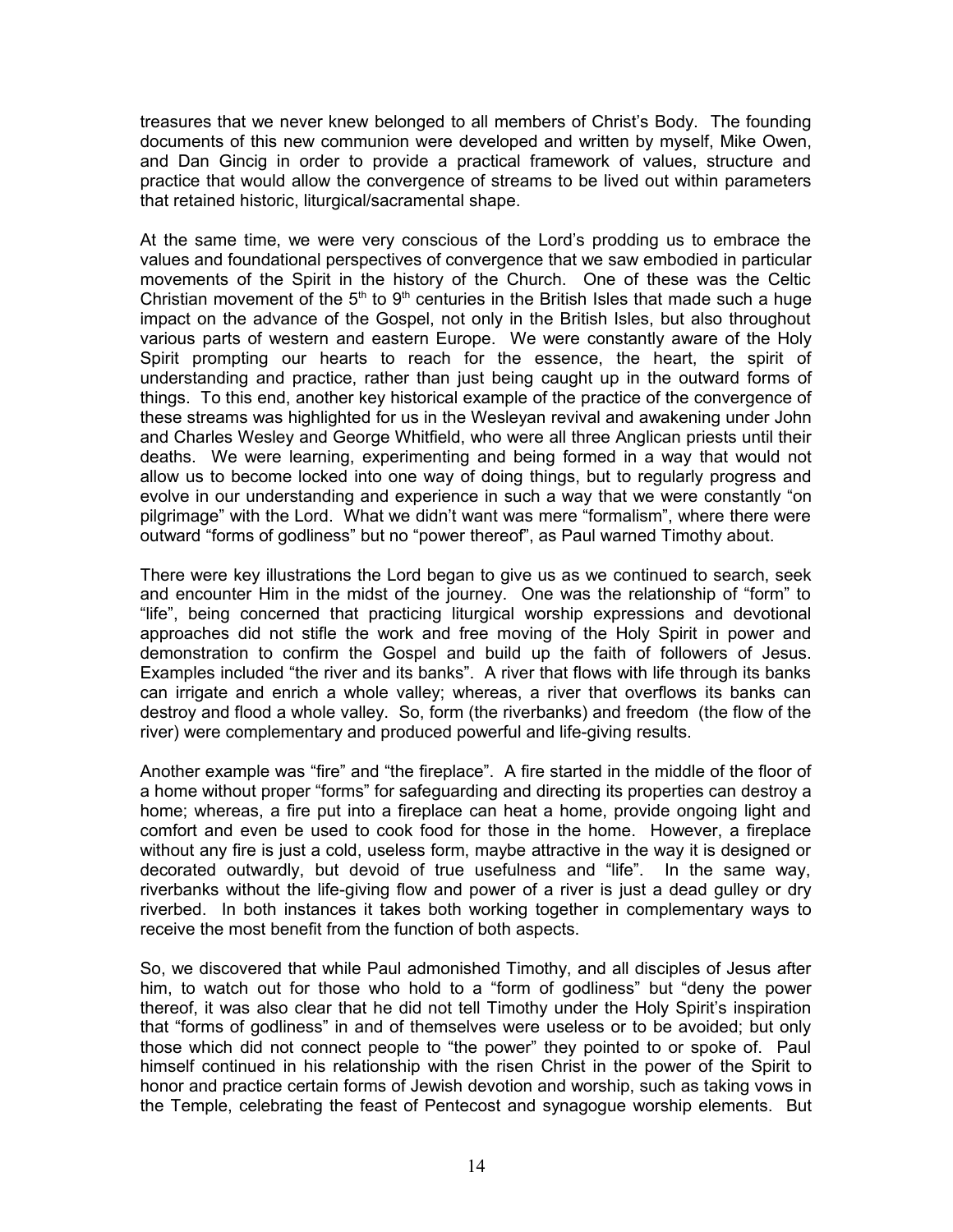he did so with the connection to the "power" thereof in his relationship with a living Lord and the anointing and gifts of His Spirit.

As others began to hear of this effort and joined us, Mike Owen was consecrated as a bishop in historic Apostolic Succession, as was Dan Gincig, and a federation of likeminded churches and jurisdictions began to coalesce. However, it soon began to become apparent that the resulting wineskin was attracting other leaders who were not necessarily engaged in the same pursuit of this vision of the Church. The ECCAC was a step in the right direction for us. We had sought to make clear in the founding documents the nature of the role of the Holy Spirit and His empowering work and gifts, as well as the evangelical nature of our proclamation of the Gospel, but it was being read through more historically and traditionally "formalistic Catholic" eyes than what we were bringing to it.

# -Chapter 4-

## **A Move Toward Home**

As we moved through the spring and summer of 1995, Bishop Owen and I continued to sense a deep stirring of the Holy Spirit to reach out to God for more grace and guidance to fulfill more fully the original vision of convergence. In midsummer we were contacted by a group of fellow pilgrims on a similar journey from Virginia. The way in which they discovered us was clearly for us a direct working God's providence, proving indeed to be a "divine appointment". The leaders of this group had come from mainline Episcopal churches which were involved in charismatic and evangelical renewal and were answering a perceived mandate from the Lord of the Church to form a fellowship of churches that would provide the framework whereby churches and leaders from various backgrounds could come together in a "convergence paradigm" of worship and ministry. Some of those who were drawn to them along the way, as they developed foundational vision and values, were former United Methodist ministers and church planters, Assembly of God ministers, and independent Charismatic pastors, all of whom had been drawn in this same direction by attraction of the Holy Spirit.

The initial call was an invitation for us to come to Virginia to help them publicly inaugurate this new Church, initially called the Evangelical Episcopal Church. They were requesting that Bishop Owen be involved in consecrating their first two bishops and in ordaining into the historic Apostolic Succession twenty-plus pastors who were affiliating with them in the inaugural stages. We received some of their foundational documents by which to ascertain the content of their vision and sense of mission. Over a period of two weeks of prayer, further conversation and reading through their materials, we felt strongly that this group contained the essence of the vision of convergence that had been given to us and many that we had met on this journey.

Consequently, on the first weekend of October, 1995, myself, Bishop Owen and his wife and two other bishops who had become friends on this journey flew to Fredericksburg,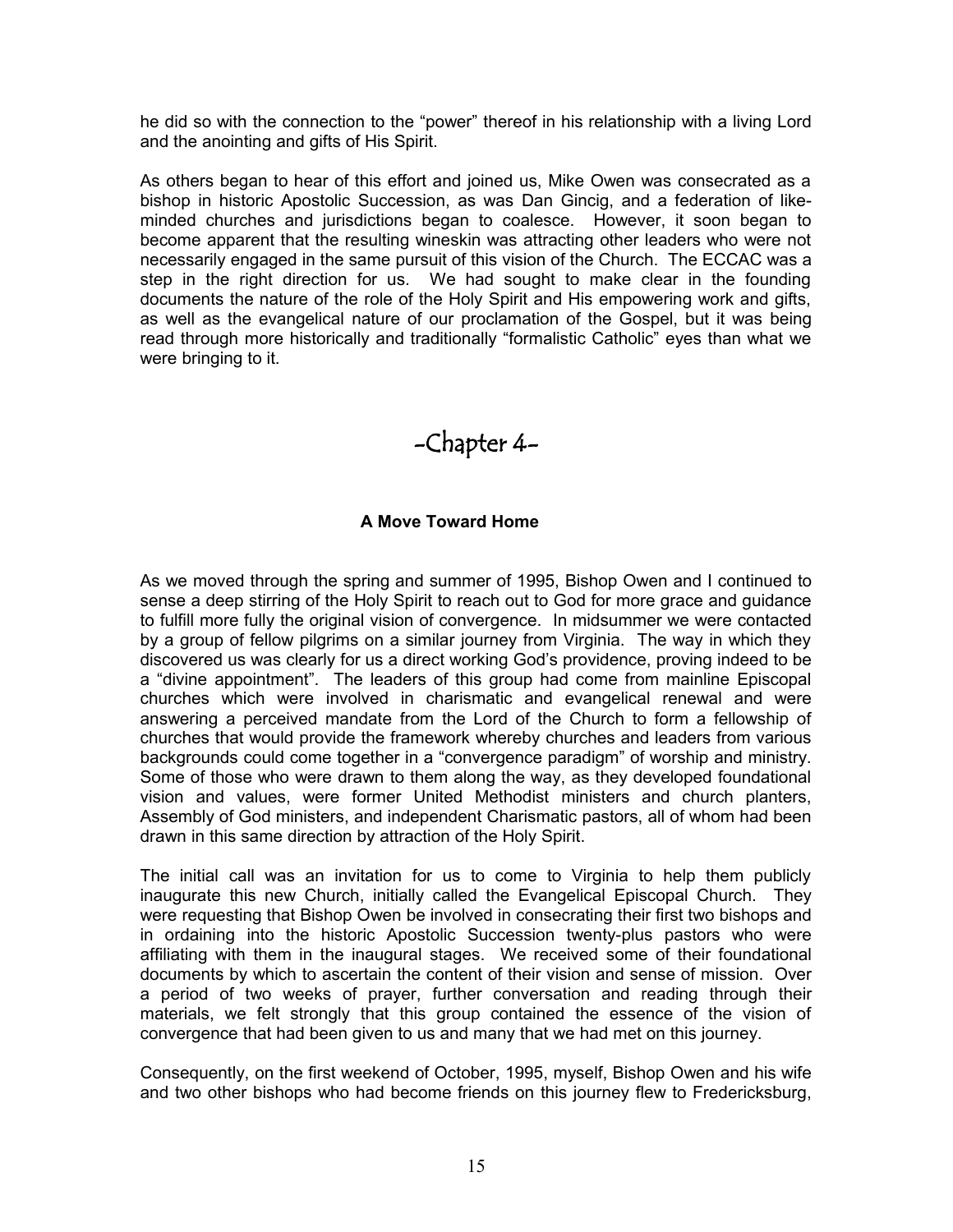Virginia to participate in the public establishment of the EEC. The Ecumenical Communion of Catholic and Apostolic Churches was still an ongoing reality and developing it own constituency. Bishop Owen and I continued as members, together with Bishop Owen's independent Anglican diocese at that time. The service in Virginia was a glorious experience of celebrating the sovereign purposes and power of Almighty God in bringing this communion about, in line with the growing grassroots interest in the convergence vision across all boundaries. Three hundred followers of Christ from different streams of the Church attended the celebration. Within a week after the event, Bishop Owen was invited to affiliate with the EEC and bring his jurisdiction of clergy and churches with him. That was accomplished in October, and in December Bishop Owen was elected as the first Presiding Bishop for the Evangelical Episcopal Church International, as it was now called.

The EEC began with five congregations actually affiliated, and 25 pastors and 7 deacons, with three bishops initially overseeing the new communion. As 1996 approached, the EEC began the effort of a new communion or network of churches to work out its initial vision and test the waters of original values. Many of the fast growing members of the EEC were from non-liturgical backgrounds. Consequently, a study program for ministers previously ordained in another denomination was developed to give everyone the same basic grasp of vision, values and practices for ministry within the broad and inclusive vision of the communion out of a convergence center. Eager and consistent inquiry proceeded as a result of a small ad in *Christianity Today* magazine. We began to be fascinated by the breadth and scope of the interest that was being expressed. Leaders from Africa, the Philippines and India soon contacted us for affiliation. There was clearly a sovereign element of confluence at work around the world on many fronts. Interest grew so fast that the leadership of the mother network in the USA found itself hard-pressed to facilitate communication with all who were calling. Within a year over 700 calls, letters, faxes and emails had been received inquiring about the EEC and the convergence of streams vision it represented, most from ordained ministers in other Christian bodies.

By the fall of 1996 it began to become evident that some kind of changes needed to be implemented in the current structure and configuration of the EEC that would more effectively accommodate the worldwide interest that was happening. It was discussed that the need for provinces being established in national settings and consecrating bishops for those areas would more strategically enable the communion to grow and expand worldwide, rather than having everyone and everything depending on the USA, which was still in its own infancy, to provide the impetus. As discussions continued and new missionary bishops were consecrated, including myself earlier in February of 1996, more substantial interest began to arise from India, Africa and the Philippines with a number of congregations potentially represented. The original documents that formed the foundational direction for the EEC were being slowly revised and expanded to meet these growing needs for structure, support and definition.

## **THE CEEC – Shaping the Wineskin**

By the late fall of 1996, it was becoming evident that a completely unexpected diversity of backgrounds, nations and motivations were involved in the rapidly expanding nature of the EEC. Leaders from mainline, Anglican/Episcopal, Africa Inland Mission, the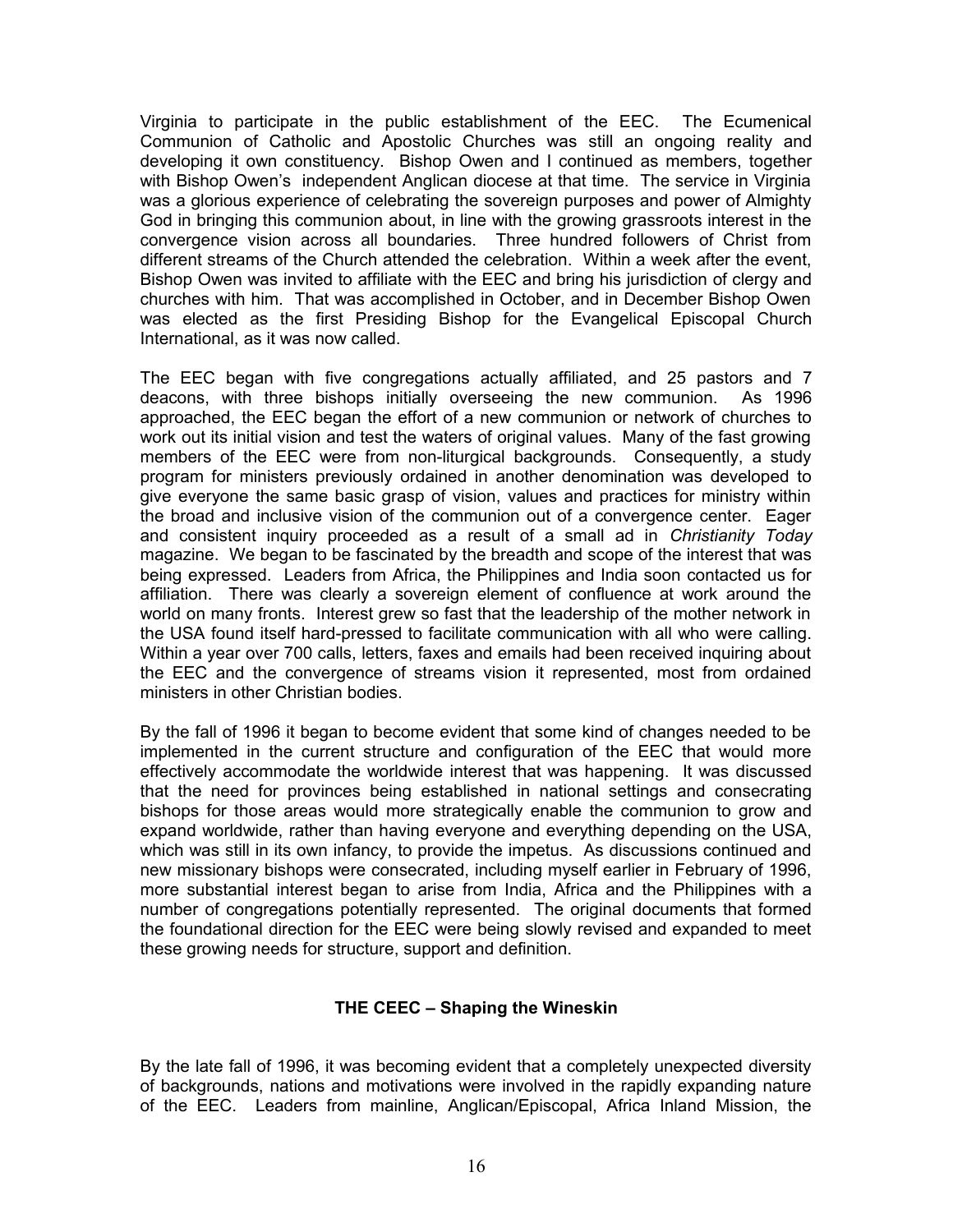Church of South India, independent evangelical and charismatic churches all began to coalesce around the vision of the EEC. As presbyters and new bishops were ordained or received for the international nature of the expansion, a cry for further definition, articulation and clarity began to emerge among all those involved. Exactly how were we seeing "convergence renewal" and the historic Church heritage interacting in practice? How were the three streams of Christianity supposed to be worked out in worship, evangelism, church planting, and the training and equipping of new clergy in the different nations? How was authority to be exercised by the bishops of the EEC? Was it to be along the lines of the Anglican model of contemporary Anglicanism; the Roman Catholic hierarchical model; the Orthodox model, the early Church "Ignatian" model of the first three centuries or the Celtic Christian model? How were new dioceses to be formed and lines of jurisdictional authority to be understood? How was all of this different or essential as a particular outworking of Christian worship and discipleship and ecclesiology from joining one of the historic expressions of catholic Christianity within which to attempt convergence practice?

In January of 1997 the House of Bishops of the EEC came together to discuss the perceived need for a reconstitution of the EEC along more international lines, not just as a denominational expression centered in America, but as a truly international "communion of Churches", identifying with the historic Celtic and Anglican spiritual traditions, but firmly committed to the vision of the Church as a convergence of many streams. In the course of this gathering, the House voted by a majority to reconstitute and reorganize the Evangelical Episcopal Church as the "Communion of Evangelical Episcopal Churches".

 I was particularly concerned that we remain "prophetic" in our approach to this new step, keeping a clear hold on the spirit and essence of the convergence vision and looking at a relational and organic way of living it out, rather than an institutional approach. This was the reason that the Celtic Christian emphases of the  $5<sup>th</sup>$  to  $9<sup>th</sup>$ centuries of Christianity were so important for me; their values, worldview and practice of the faith were far closer in attitude and heart to the early Christians of the first three centuries than the Church after Constantine. I was wanting to enter more and more deeply into a Way of Life in Jesus that flowed out of living relationship with Him as the center and His Spirit among us as the guide and constant inspiration for convergence as a spiritual reality.

My personal concern, having studied historical spiritual renewal movements in every branch of the Church, was that we didn't end up becoming a "monument" instead of a "movement"; in other words, that we would not become trapped in wanting to settle into building an institutional organization that began to be self-serving and concerned with "political", "hierarchical" and "turf" concerns, but with the advancement of the kingdom of God through convergence of the streams. The analogy the Lord inspired in my heart for this was the picture of the difference between a stagnate pool of water and that of a rushing, flowing, life-giving river. I definitely prefer to be in the center of the river, wherever that takes us, (white-water and all) rather than on the "safe" shores or standing around a stagnate pool looking at my reflection in the murky waters.

As we were taking this new step and seeking to navigate the fresh waters, other "convergence" networks of churches were being established along similar lines of vision. One such group was the International Communion of Christian Churches, founded by Archbishop Daniel Williams, with whom the CEEC came into a close relationship.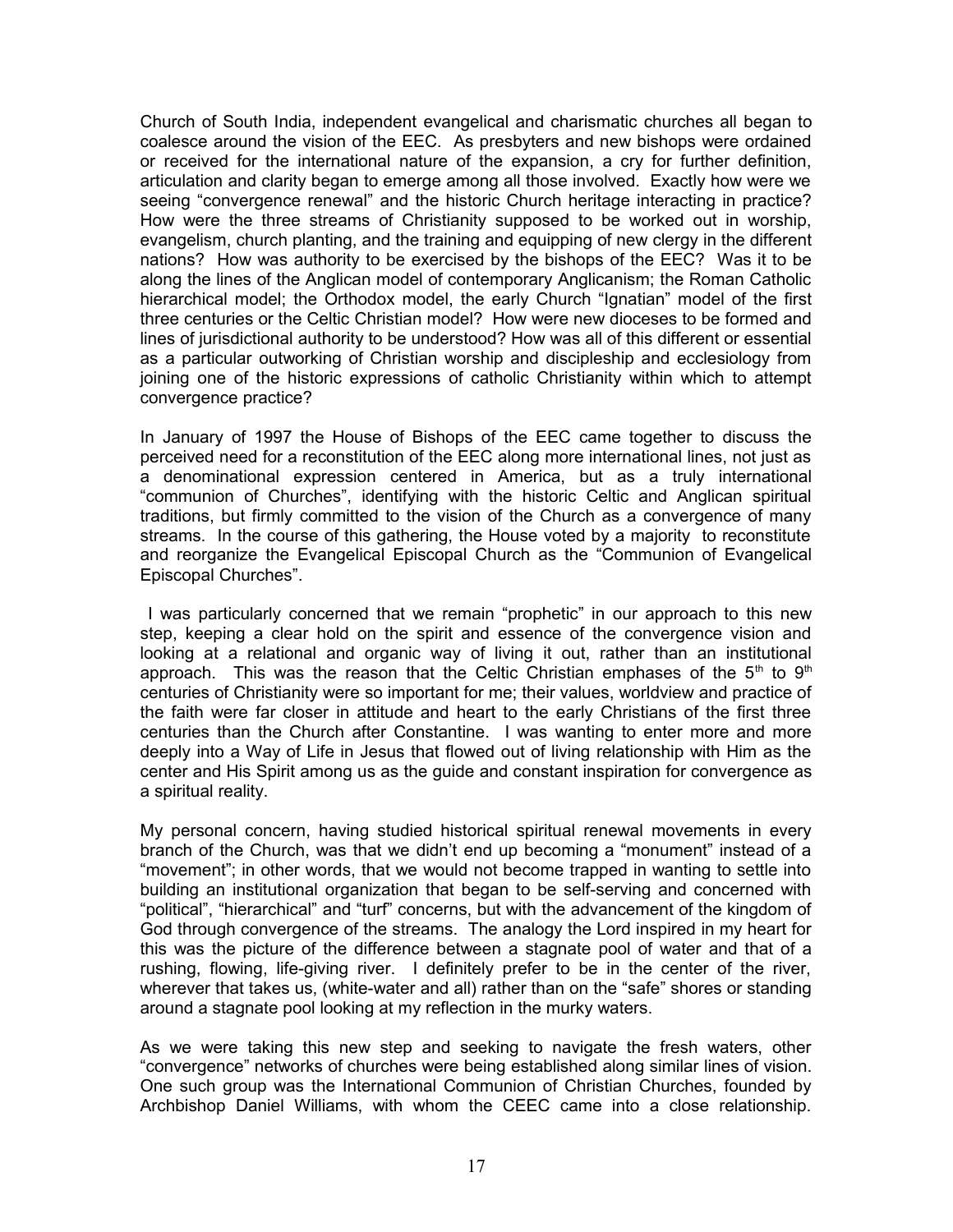Archbishop Williams had come out of a Southern Baptist, charismatic and world missions background and found us in the midst of his own journey into the vision of convergence in 1997. We connected in a growing fellowship and dialog with him for a period of two years, at the end of which our College of Archbishops consecrated him into Apostolic Succession and appointed him founding archbishop for the new ICCC. The Charismatic Episcopal Church was another significant communion of churches birthed out of the convergence vision with founding leaders from a variety of backgrounds. Another was the "Communion of Orthodox Charismatic Churches", with an emphasis relating more to the Eastern Orthodox branch of the Lord's people. We were constantly amazed at the ongoing emergence of more and more leaders and congregations and networks that were moving in this direction, for the most part unaware that others were seeing the same picture.

Our original founding documents began to appear woefully inadequate to accommodate a constantly growing and expanding communion worldwide. As an infant network of churches identifying with the historic Church, but on the basis of what was considered a prophetic vision of renewal and essential nature of the Church, we were realizing that our experience and resources were far outstripped by our vision and enthusiasm. We had received much help and encouragement from historical and theological studies, as well as from dialog with mainline Anglican, Orthodox and Roman Catholic leaders and institutions. The seminal influence and ongoing development of thought and practice, however, was represented for us in Dr. Robert Webber's writing and seminars, which were invaluable in confirming a spiritual vision which had apprehended so many of us on this journey of discovery. However, in light of the international rapid growth and expansion and the influx of so many new leaders from so many diverse backgrounds, it was obvious that we needed to come before the Lord Jesus and rethink together the outworking of the vision of convergence in our life as a developing communion of churches.

The CEEC continued it journey in Christ through 1997. In December of 1997 I was elected as the second Presiding Bishop for the worldwide communion upon the resignation of my close friend and brother on the Journey, Archbishop Michael Owen. He chose to step down from his role because of health issues. My commitment to the communion was to see a set of official "canons" or church guidelines for function and operation developed and adopted for use throughout the CEEC. It was clear to me that the current need was to define the relationship of vision and journey to infrastructure for the ongoing perpetuation of the mission and calling of the CEEC. We were beginning to see ourselves as a part of a much greater plan and action of the Father. Son and Holy Spirit to recall the Church universal to its inherent spiritual unity and complementarity, drawing upon its diversity not as contradictory, but as enriching and leading to a greater fullness. This was an internal emphasis to strengthen our inner life as a fellowship in the Lord's universal Church.

We concentrated on our practices of convergence worship, devotional and discipleship life, structuring the various families or dioceses of churches, as well as the provinces, or families of dioceses, around the world. We continued to sense the Lord calling us to an ongoing journey of relationship, discovery and evolvement of our sense of identity as a communion, rather than becoming fixed, rigid and static. Many of the essential values and emphases began to more clearly emerge over the next four years, as an authentic "relational" and "familial" sense of connectedness began to define the heart of the way we walked together as an expression of God's covenant people. The term that began to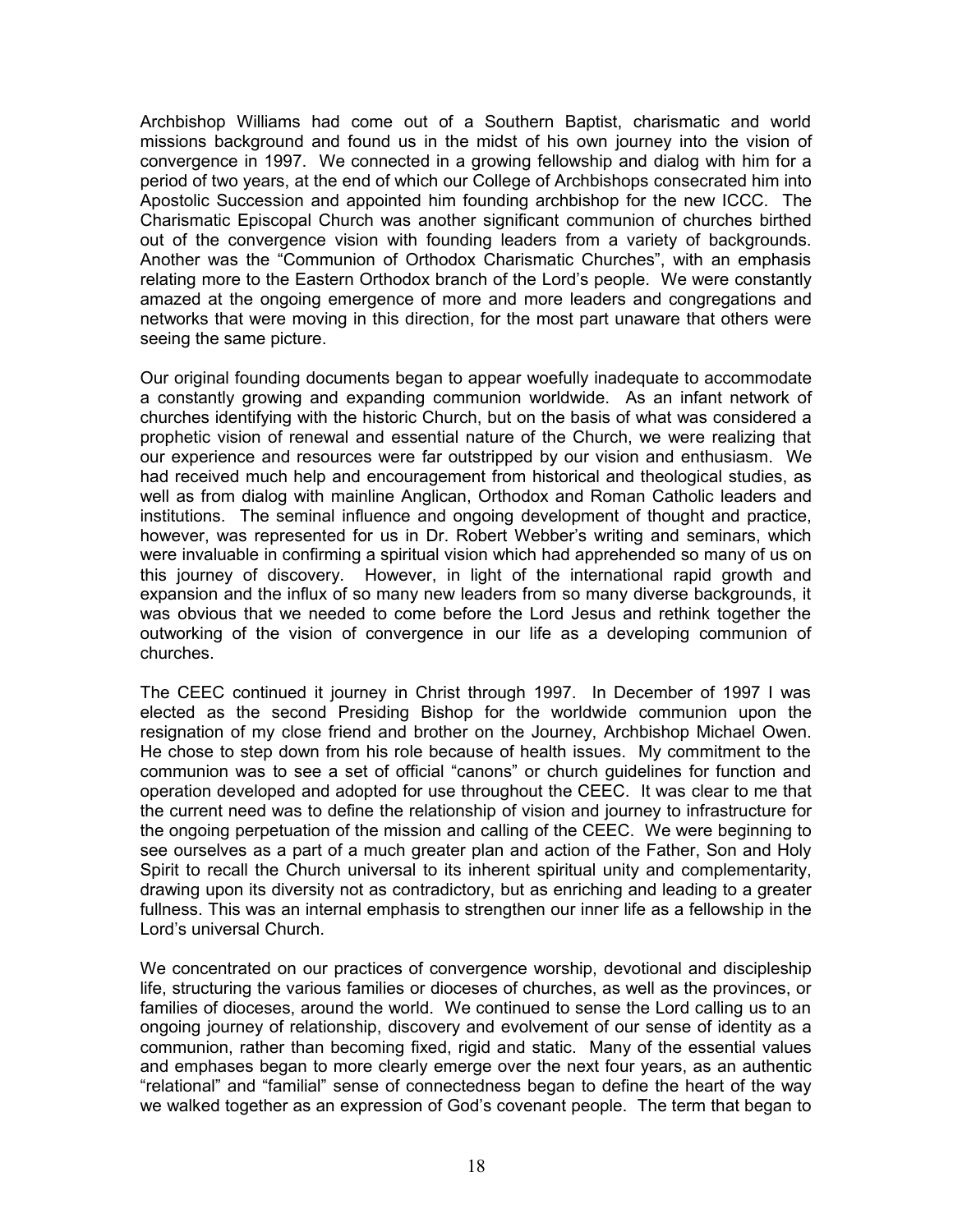be used to describe this particular value was "a band of brothers" sense of commitment to one another, rather than one based on strict conformity to doctrinal sameness in all areas.

Another related value that began to shape our journey as a household of God was that which was first articulated by the great  $5<sup>th</sup>$  century Church Father, Augustine of Hippo, bishop of North Africa, and one of the greatest theologians and teachers of the faith in eastern or western Christianity. His dictum was stated as: "in essentials, unity; in nonessentials, diversity; in all things, charity!" As we saw this principle in the life of the early church of the first five centuries, and, again, particularly in Celtic Christianity of the  $5<sup>th</sup>$  to 9<sup>th</sup> centuries in the British Isles, we began to realize that our relationship to and faith in the Truth of the faith was to a Person who revealed Himself to us as The Truth, rather than as a set of dogmas or doctrines. Of course, the teaching of the Scriptures and Apostolic Tradition as contained in the early Rule of Faith and Creeds were important markers on the journey of God's people through history, and the foundational teachings of Christ and the apostles must be believed from the heart and with the whole being if we would walk in the Light as it has been revealed in our Lord Jesus. However, the distinction between ecclesiastical traditions and Apostolic Tradition is one that is important to recognize so that biblical diversity in matters of devotion and faith not essential to salvation can exist and thrive among God's people who are heirs of His multi-faceted grace and the fullness of Truth found in Christ.

We began to realize that diversity was not the enemy or the opposite of "unity" in Christ. In light of this value, the communion began to see leaders and disciples of Jesus from many diverse backgrounds and theological/doctrinal persuasions being gathered together as one within the "convergence of streams" vision of the Church. We began to see how vast and rich were the spiritual deposits of prayer, worship, devotion, spiritual disciplines and culturally contextual ways of applying these that had been birthed in the life of the Church through its history. Many in the developing life of the CEEC, for example, did not hold to the same views of eschatology and the second coming of Christ; there were variations in the way different ones would celebrate Holy Communion or baptize; some believed in women being ordained as both presbyters and deacons in the life of the Body of Christ, and others believed only in ordination to the deaconate for women. Some were much more oriented toward a particular way of being convergence that was identified with an Anglican or High Church expression; others were more what I would describe as a Eucharistic Vineyard or charismatic congregation, with much less use of formal liturgy, but with deep reverence for the Presence of Jesus in the meal of the Lord's Supper as central to Christian worship.

What held us all together as one was the central vision of the Church as a threefold cord of charismatic, evangelical and sacramental – and the value of being family, a band of brothers and sisters in the Household of God. On various occasions, as in most families, there were misunderstandings or momentary sincere disagreements; but our commitment to the call to love one another as He has loved us superseded these moments, and beautiful experiences of godly forgiveness, restoration and healing were the result. Those who came toward us with particular agendas – be they doctrinal hobby-horses or "proper churchmanship" or being "valid/legitimate Anglicans", etc., usually did not remain among us for very long because our center was so clear and prominent in the way we related to one another and, together, to Christ.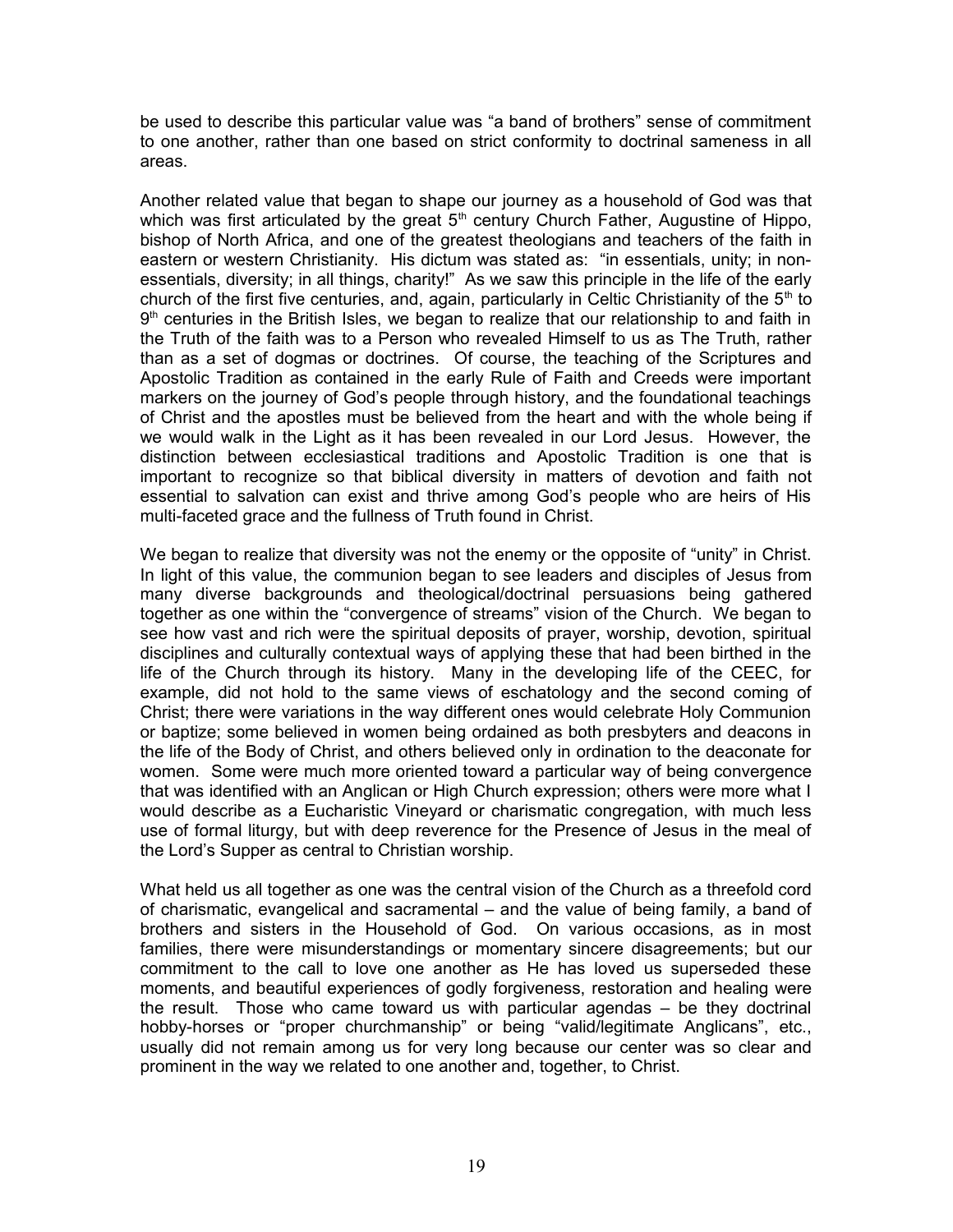Out of these kinds of experiences there began to rise to the surface additional practices and values, not only of diversity, but also of flexibility in worship practices within the broad blending of the streams, as well as more of a functional/relational approach to our bishop's roles among the people – one which sought to reflect a more spiritual "father and family" tone than that of a hierarchical authoritarian approach. We saw in the church of the first three centuries what we came to call an "Ignatian" model of the role of bishops; that is, one that was a more organic and apostolic fathering function – one of servanthood and spiritual mentors or facilitators, rather than "princes of the Church", which developed in the later Middle Ages. Another application of these values was the cross-cultural approach to proclaiming the Gospel among diverse people groups and sub-cultures – for example: among American Indian peoples and such groups as "The Rainbow People" or "punk culture".

# -Chapter 6-

## **A NEW EMPHASIS – Mission and New Friends on the Journey**

In the fall of 2001, after I had begun a second term serving as our international Presiding Bishop, I began to be drawn by the Lord into a season of deep and fervent intercession for the communion and God's purpose for us in this way of Holy Spirit renewal. I sensed very strongly in one of the prayer sessions in my office in Tulsa, Oklahoma at this time that the Lord was challenging me to ask Him to give to the CEEC three independent charismatic congregations of between 400 and 800 members or more, whose leaders were apostolic men with a vision for church planting, and who were on the convergence journey at some level. This impression was dropped into my heart with an accompanying gift of faith for this to transpire so that these congregations would be able to have a regional exposure or impact, because of their size and background, to the sovereign nature of the convergence movement and to give momentum in growth and further church planting to the communion. The Lord Jesus seemed to be saying to me that after coming through some testing seasons in the development of our inner life that we were now being poised to "become the communion I have always intended you to be".

This fresh conviction and sense of the Lord directing the life of the communion as its Head in a very sovereign manner gave me a new expectation in prayer and began to birth in my heart a recognition that the Lord was calling the CEEC to even more of an emphasis on its apostolic calling as a people sent by God into the world to bring Christ and His redeeming love and power to people where they were, rather than expecting them to come to us. I began to communicate this as a vision and calling to become a "Go Church", rather than a "Come Church"; to be the Church everywhere we went, 24-7, rather than only when we gathered on Sundays. It was beginning to unfold for me, as I studied the Book of Acts and spiritual renewal/revival movements through history, as a return to the living out of the Great Commandment and the Great Commission as a Way of life, rather than as a series of events or religious meetings.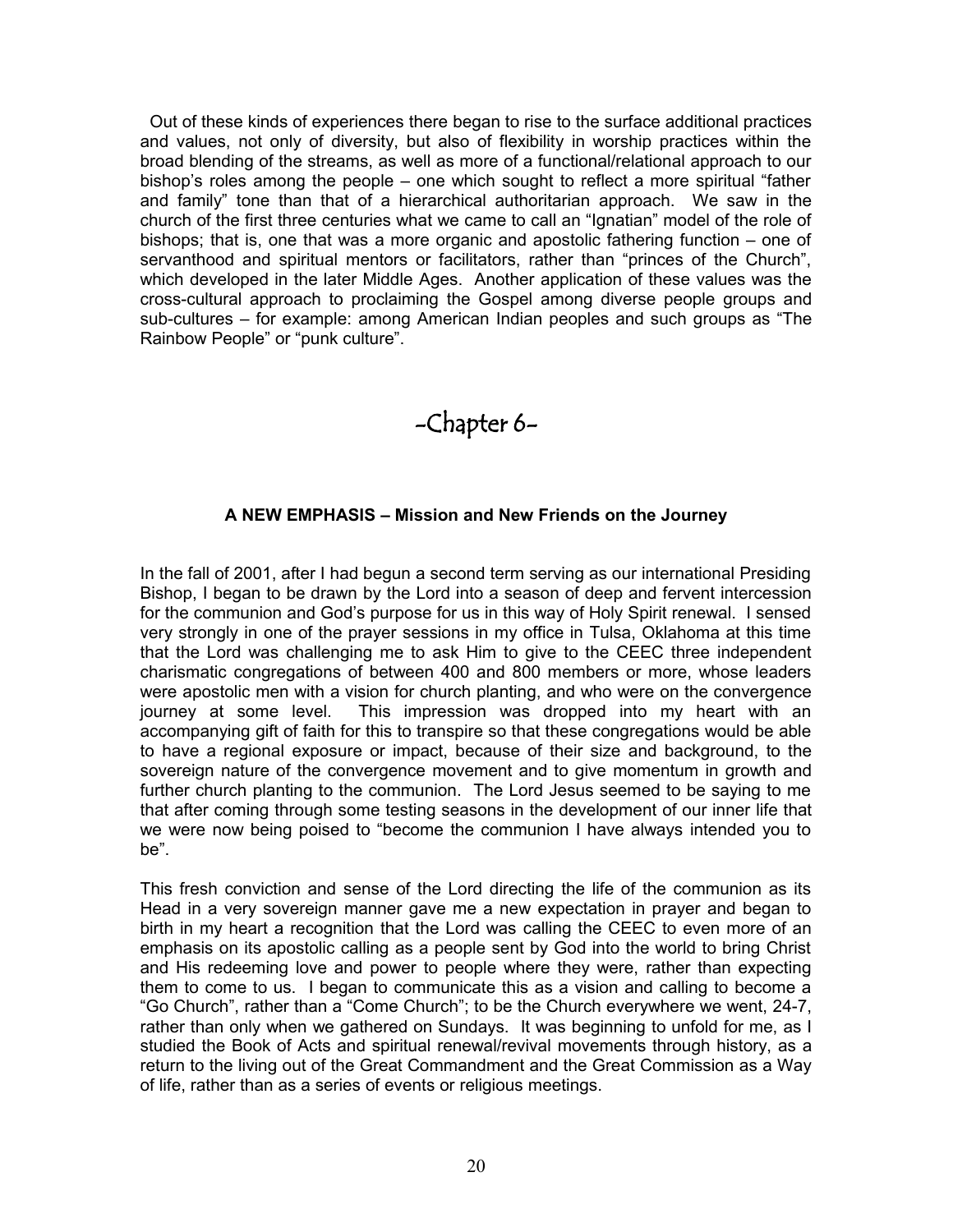As I began to communicate this sense of calling from the Lord to us around the communion, others began to "catch" the emphasis like a "virus" of the kingdom spreading to more and more. It was a call to become a "missional" or apostolic *people*, rather than relying only on "missionaries" or bishops, or pastors to engage in mission as a lifestyle. One of the key phrases that captured this for me in messages I shared was: "When I came to a living faith in Jesus Christ, I was delivered from 'going to Church'; I found out that I *was* the Church – 'going' into all the world – or into every man's world."

As I began to share these words from the Lord with our other bishops and archbishops, we began to sense that the Spirit of Christ was calling us to a new era in our history and journey as a communion of His one, holy, catholic and apostolic Church – one that related now rather to our outward mission of the Gospel in church planting, discipling others and new leadership development, than to the inward focus of the first 9 years of our life. In the midst of this development new leaders began to be drawn by the Holy Spirit into the life of the communion in fulfillment of Christ's challenge to me regarding the three charismatic congregations of size and regional influence. The first to appear was founded and led by Rev. Quintin Moore, now one of our USA bishops. He had pioneered a Pentecostal Holiness congregation in Hutchinson, Kansas, in the mid 1980's that later became affiliated with the charismatic Word of Faith movement and had grown to close to 900 in the mother congregation, with three others related to it. Out of a formation in both the Pentecostal Holiness and Lutheran traditions of the faith, Pastor Moore had been on a personal "convergence" journey of blending the streams in discreet ways in his hub congregation for over five years.

As we met and connected through one of our other bishops who knew him, Pastor Moore quickly began to respond to the language of convergence, or blending the streams, that made sense of his own personal journey and spiritual longings. Others along the way had connected to our journey from various spiritual backgrounds, including now Archbishop Daniel Williams mentioned earlier. Archbishop Williams came from a Southern Baptist and independent charismatic background and had been instrumental in pioneering a world missions and church planting movement that had planted over 2,000 congregations and 145 Bible Training Institutes in a variety of nations over a 15 year period.

During part of his journey with Christ, Archbishop Williams had served on the staff of a charismatic mainline Episcopal congregation working with youth for three years. In this context he had developed a deep appreciation for the Book of Common Prayer and aspects of the sacramental tradition of the Church that were planted deep within his heart. His own cathedral congregation he and his wife had planted beginning in 1993 was convergence from the beginning and has grown to over 1,000 in attendance in Ponte Vedra Beach, Florida.

Over a period of time, Archbishop Williams and I experienced a growing sense of clear guidance in our hearts to seek closer ties and the possibility of a full communion of affiliation. Archbishop Williams had begun to share his journey with other key charismatic leaders he knew, both in the US and other parts of the world, and had consecrated three of these men with networks of churches into his own communion. In the fall of 2004 he, myself and a select number of his and our bishops and leaders met in retreat in Mississippi to seek the Lord Jesus for a way forward in full communion. Coming out of the retreat, and in subsequent meetings in January of 2005, it was clear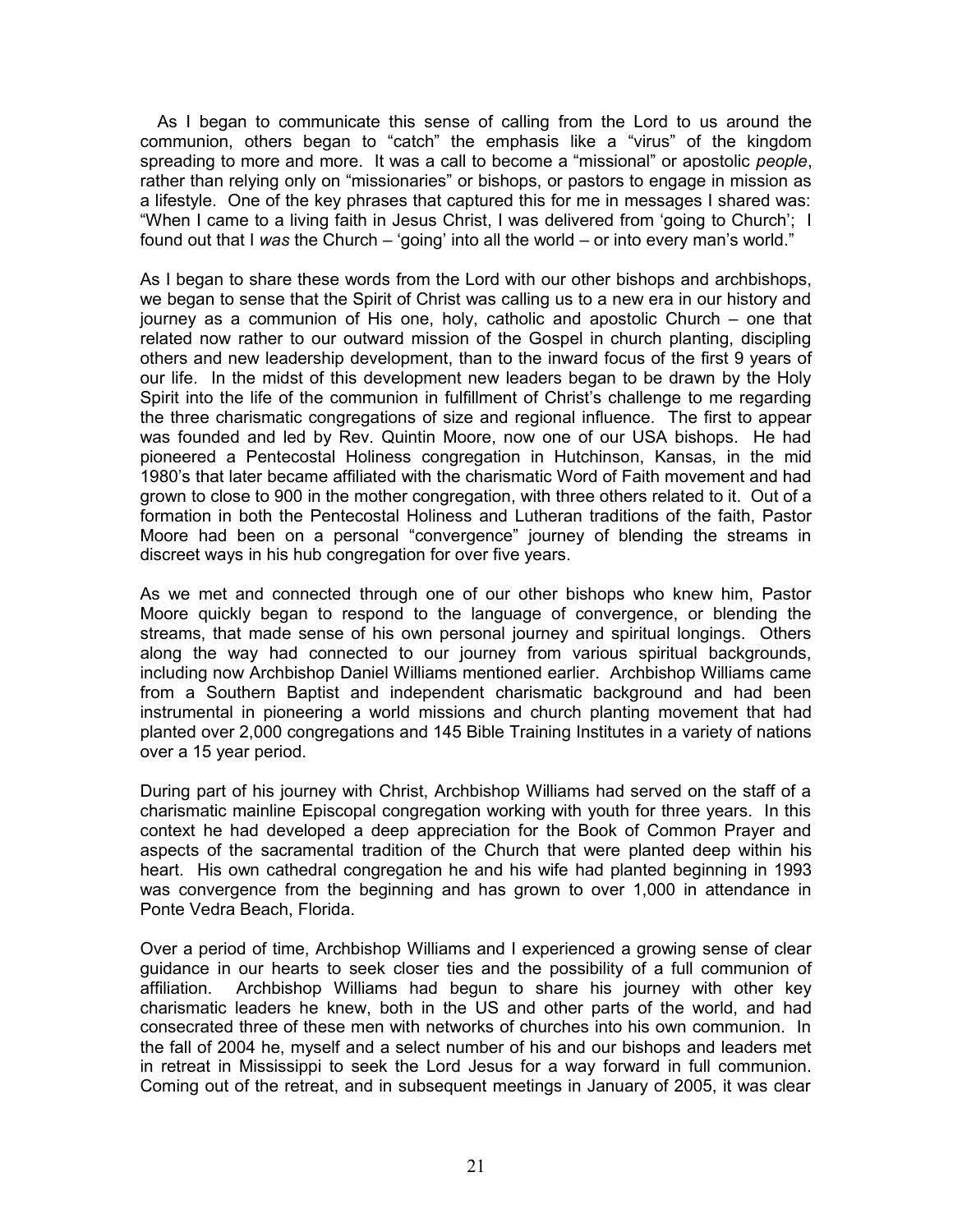to all our bishops in the Province USA I oversaw in the CEEC, and to Daniel's key leaders, that the Holy Spirit was indeed leading us into a merger.

Archbishop Williams' cathedral congregation of 1,000, and another one of the key congregations led by one of those consecrated by him of 2,500, fulfilled the three congregations of 400-800 or more whose leaders were apostolic men with a vision for church planting who were on the convergence journey. At that point, the Lord in prayer spoke into my heart a deep conviction to ask and believe Him for a total of seven congregations of this makeup, including the first three. At the time of the writing of this chapter, others of our USA-based archbishops are in close dialog and processing with two other groups of churches on this convergence journey, both of which could bring in at least two or more congregations that fit these parameters given by the Lord in prayer.

For me, the amazing element about these kinds of developments is that they continue to be what I would describe as "sovereign, grassroots" actions of God's Spirit at work without the typical American "marketing" approach to publicizing and promoting something. The CEEC as a whole has always been very low key and has not pushed or publicized what has happened among us, except through the divine connections of relationships that were brought together by His providential working at just the right moments in our history. This continues to amaze me and humble me as I recognize the glory and transcendent power and plan of God at work emerging and blossoming all around us – almost as if we were watching Him at work as spectators of His glory – and trying our best to keep up with Him as His steps become a pathway for us to follow.

Other key leaders and networks from a more Reformed background, American Indian spiritual leaders, African American leaders and networks of churches and those involved in the "emerging church" conversation and development among GenX leaders and churches have all begun to be drawn into the life and fellowship we are sharing as a Journey with Jesus Christ in this communion of His Church. The Joseph's Coat experience is certainly alive and well among us in the adventure we call "convergence".

## **"…AND THE ROAD GOES EVER ON AND ON…"**

It may seem a bit melodramatic to end this chapter of my own personal journey to convergence with a quote from the great trilogy, *"The Lord of the Rings";* but the analogy is strikingly appropriate for how I view what God has done these first ten years of our journey as a communion. I see it as a journey of discipleship and continuous spiritual growth and transformation in Christ for those who are committed to being life-long "learners sitting at His feet", ever growing in the fullness of the knowledge of God revealed in Him. It is a journey that seems to go "ever on and on", with a depth of riches and graces and discoveries in Christ that seems to loom vast and plentiful without the narrow restrictions of false sectarian boundaries we so often draw around ourselves in the brokenness of "denominational" thinking.

We have found a deep and growing affinity for the term "communion" to describe our relationship together as members of Christ's living Body within our particular expression of the One, Holy, Catholic and Apostolic Church. We see ourselves not as the "true Church", drawing a tight and narrow circle around ourselves to exclude and differentiate all those "not like us", but as a "*part* of the one true Church of Jesus" - His holy, pilgrim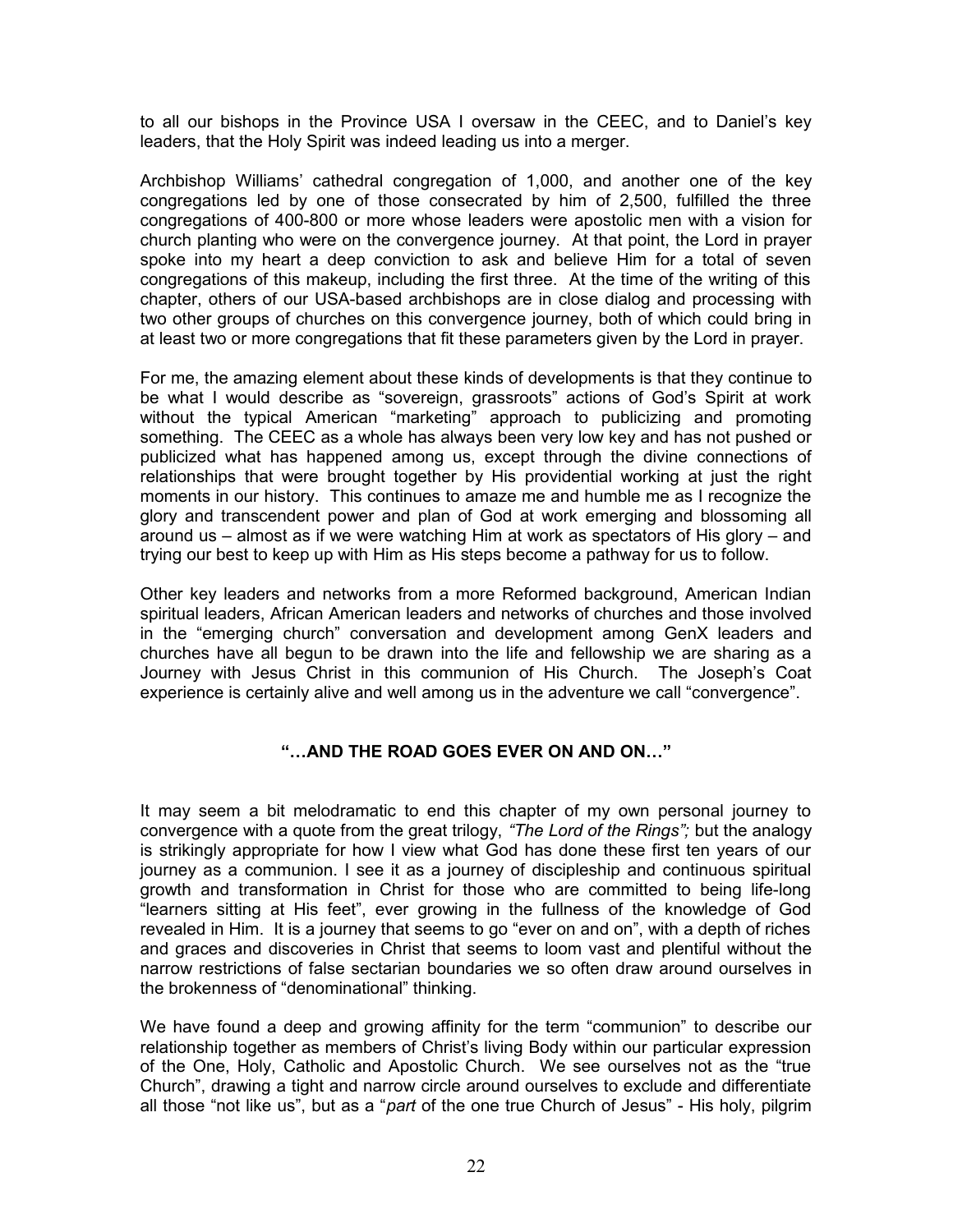and covenant people on a journey of Life in Him who is the Way, proceeding toward the fullness of Truth found only in Him. In seeing ourselves this way, we are seeking to live out our faith, calling and vision of His kingdom and His Church by drawing an ever enlarging circle that includes all those called by His Name – His truly "catholic" and "apostolic" people. Whenever someone tends toward excluding us or shutting us outside their "circle of validity", we seek to draw a larger circle that includes and accepts them as "one in Christ".

Truly, the "threefold cord" of Scripture, the converging of the three major streams of the evangelical/reformed (Scripture), the charismatic (Spirit) and the liturgical/sacramental (Sacrament) cannot be easily broken! While there are many other genuine works of God's grace and Spirit at work in the larger Church around the world, and many other movements of renewal of various aspects of the faith and life of God's people - all of which have value as aspects of God's plan to unite all things in Christ - we sense that the "convergence of the streams" that we have been deeply touched and formed by somehow relates to and connects with all of them and is mysteriously moving us all to that place of "unity with a purpose" that Jesus so fervently prayed for in John 17 before His death for us all. We sense that the convergence vision of what it means to be God's covenant people, the Body of Christ, is meant to lead us all to a larger purpose – that of the harvest of the nations in apostolic kingdom evangelism out of a heart and way of life that proceeds from divine unity, love and fullness that will compel the world to finally recognize and believe that the Creator of all has sent Jesus as the Savior of the world.

It seems as though we are all living in deeply significant times in world and salvation history. There seems to be all around us the sense of things changing rapidly at a dizzying pace, altering the face of global relations and politics, as well as releasing upon the universal Church of Jesus Christ a "new reformation" that many from all sectors of the Body of Christ are recognizing. How all of this will play out and take shape in the near and long-term future, no one can with confident clarity quite grasp, although many are increasingly aware of the historic nature of the transitions we are moving through. All human beings seem, more clearly than ever, to be engaged and caught up in a Story greater than our own ability to fathom or predict. The people of God in Jesus Christ are finding themselves on many levels being realigned with one another in this "new reformation", discovering friendships across ancient divides that promise much hope for the future of world evangelization and the unity of the Church.

At the same time, however, it seems as though there is a compelling Voice that continues to call us all to a journey of discipleship, discovery, pilgrimage and openness to the Lord of History as He orchestrates all things for the consummation of His divine plan of love and redemption, rescue and reconciliation, restoration and renewal of all things. As with Frodo and his companions, we find ourselves in a time fraught with danger and increasing anxieties and uncertainties, but one that beckons all of us to play his or her part, as insignificant as it may seem, in the unfolding drama and desperate necessities of our times. I believe that the "convergence movement" has a resonant parallel with the story of Frodo and his "Fellowship of the Ring", as people from widely divergent and sometimes divided and mutually suspicious backgrounds find themselves being "chosen" by a loving and beneficent Providence to come together and draw strength from their diverse gifts in a moment of great need for a greater good. It is as though none of this has been of our choosing or our planning, but the times in which we live seem to have chosen us for such a venture for the sake, not only of the whole of the